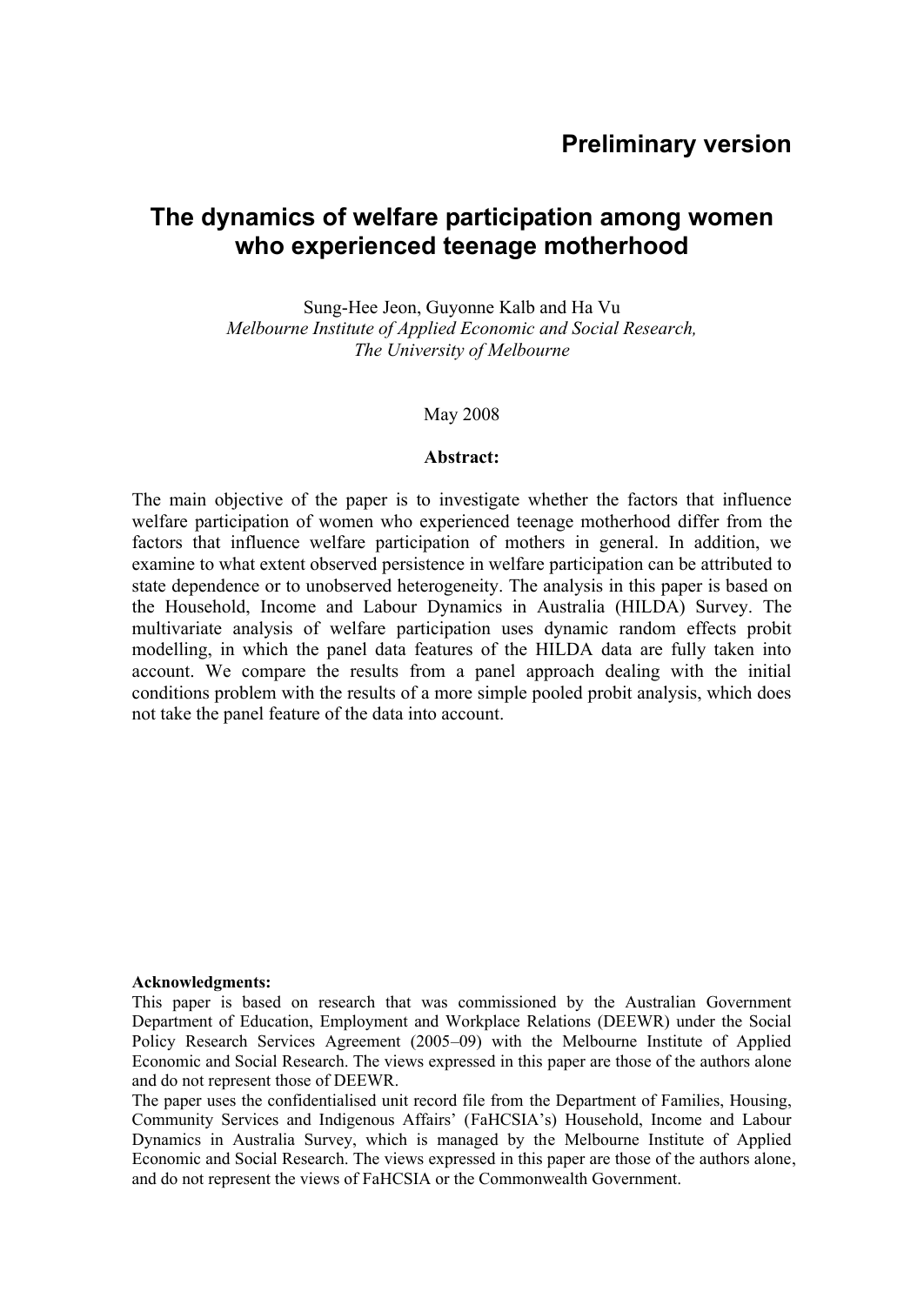# **1. Introduction**

This study investigates welfare participation at different stages in life for women who experienced teenage motherhood. This paper defines teenage mothers as women who had their first child between age 15 and 19. Their welfare participation is compared with those of mothers who had their first child at an older age (20 years or over). Welfare participation of teenage mothers is of interest, since it captures poverty better than labour market outcomes alone could do. A relatively large proportion of mothers combine welfare payments with (part-time) employment. A number of researchers have analysed the effect of teenage motherhood on welfare receipt<sup>1</sup>, whereas our aim is to investigate the factors affecting welfare receipt of teenage mothers and compare this to the factors affecting older mothers. In addition, our study is not limited to welfare receipt in the short term (the latest effects in the literature are usually measured at age 30) or at one point in time, but it analyses welfare receipt across the life-cycle (between 20 and 62 years of age) and for a period of up to five years.

Research findings consistently indicate a correlation between having a first child at an early age and poor socioeconomic outcomes, although it is a subject of debate whether teenage parenthood is a causative factor of poor socioeconomic outcomes. Australia's teenage fertility rate of 16.3 babies per 1000 teenage women is low in comparison to countries such as the United States (51.1) and the United Kingdom (29.7) (Morehead and Soriano, 2005). In fact, Australia's teenage fertility rate continues to decline. In 2006, it was at 15.4 babies per 1000 teenage women, the lowest on record (Australian Bureau of Statistics, 2007: p. 18). In other countries, there has also been a decline (Organisation for Economic Co-Operation and Development, 2007). Teenage mothers make up only one per cent of all single mothers in Australia, but they are of concern in relation to income support policies. At three per cent, teenage mothers are overrepresented as recipients of the main income support payment for single mothers (Morehead and Soriano, 2005). In Australia, around two thirds of Parenting Payment Single recipients, and half of Parenting Payment Partnered recipients, had their first child before age 25. Further, around one third of single recipients with a youngest child

<sup>&</sup>lt;sup>1</sup> See for example, Fletcher and Wolfe (2008), Goodman, Kapan and Walker (2004), or Hotz, McElroy and Sanders (2005). Section 2 provides a brief literature review on the effect of teenage motherhood on labour market outcomes.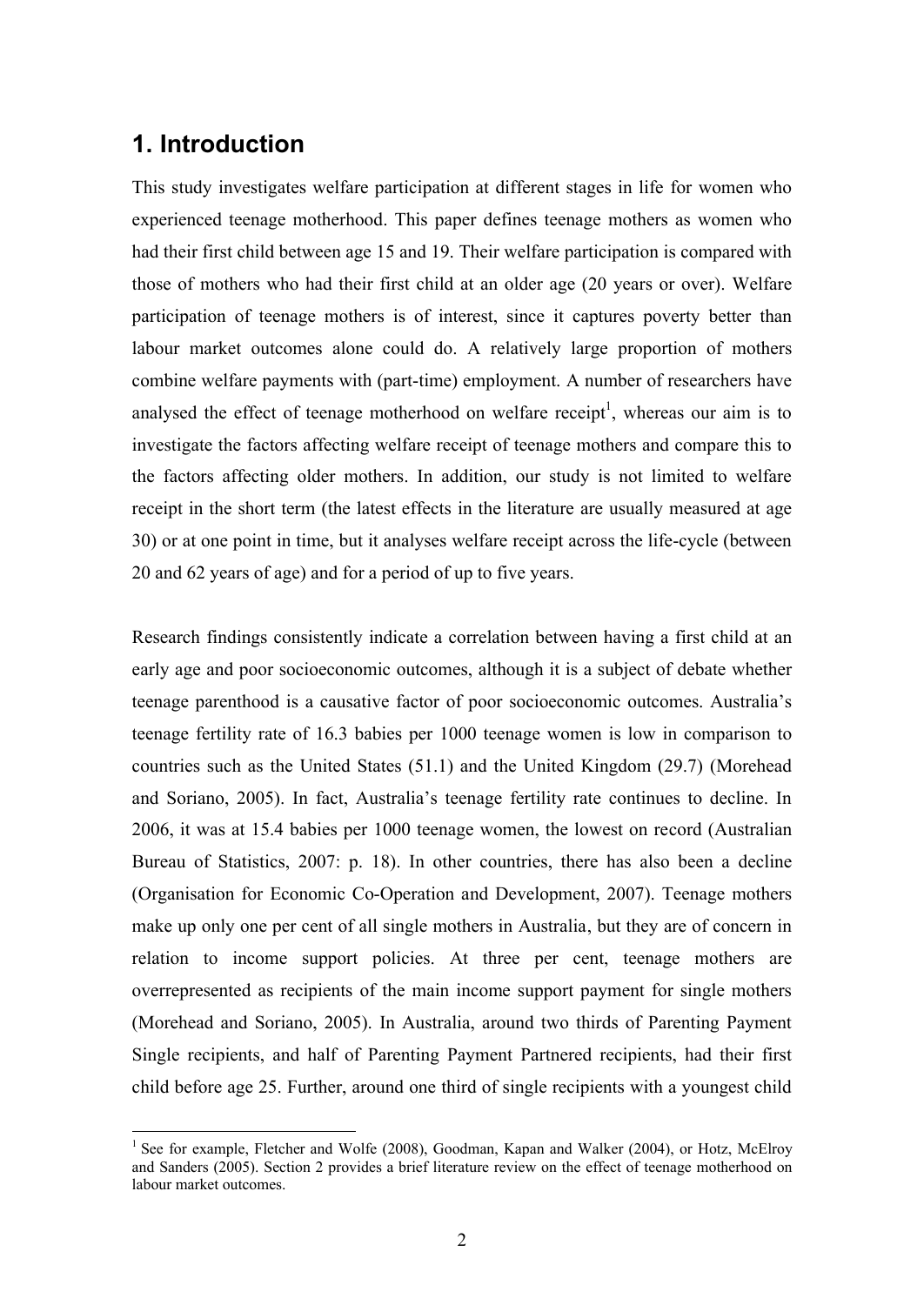aged below 6 years had their first child before age 20. This is in contrast to a median age at first birth of around 30 in the overall Australian population.<sup>2</sup> Understanding more about the factors influencing the welfare participation of (former) teenage mothers will assist in developing strategies to assist them under the Welfare to Work programme.

Possible reasons identified in other research for high welfare participation rates include low human capital (early school leaving appears associated with teenage motherhood) and lower probabilities of having a partner, or if having a partner, it is more likely to be someone with low human capital as well (Goodman, Kapan and Walker, 2004). As found in some international studies, health also plays a role in low socio-economic status outcomes and subsequent welfare participation (Liao, 2003).

The general analysis in this paper is based on the Household, Income and Labour Dynamics Survey (HILDA), which is a longitudinal data set collecting information on all individuals for a number of randomly selected households on a yearly basis. The survey has a retrospective component, asking about any children individuals have had and their ages, which allows determination among all respondents of whether or not teenage parenthood occurred.

An advantage of longitudinal information is that we can observe outcomes over time; in this case, five years are available. One way of understanding the factors that influence the welfare participation of (former) teenage mothers is to consider if the higher rate of welfare participation can be attributed to state dependence. We often observe that individuals who have experienced an event in the past are more likely to experience that event in the future. One explanation is that as a consequence of experiencing an event, preferences, prices or constraints relevant to future choices are altered (that is, there is state dependence). A second explanation is that individuals may differ in certain unmeasured variables (that is, there is unobserved individual heterogeneity persisting over time) which influence their probability of experiencing the event. In the first case, past experience has a genuine behavioural effect in the sense that an otherwise identical individual who has not experienced the event will behave in a different way in the future compared to an individual who has experienced the event. In the second case,

 $\overline{a}$ 

<sup>&</sup>lt;sup>2</sup> This is also the optimal age according to Mirowsky and Ross (2002) when well-being as a parent is the measure. It minimises the probability of depression for women.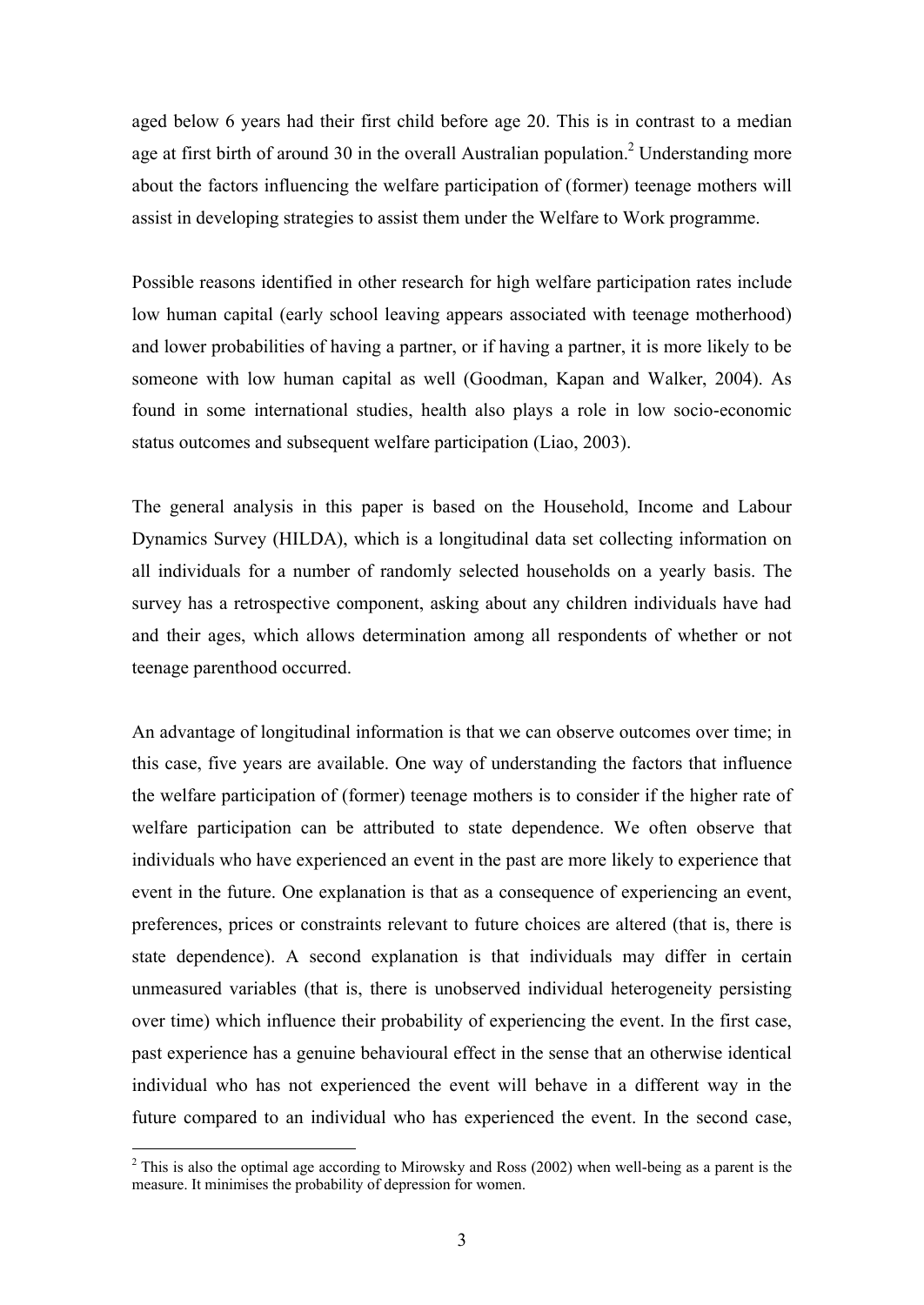however, previous experience only appears to be a determinant of future experience because it is a proxy for temporally persistent unobservable factors that determine choices.

Distinguishing state dependence from other sources of welfare persistence is important from a policy perspective. If the relationship between past and current participation in a welfare program is mostly due to state dependence, early intervention policies preventing people from entering welfare or assisting people early in the welfare receipt spell may be relatively effective in reducing future utilisation of welfare benefits. However, if the relationship between past and current participation in a welfare program is instead due to persistent individual unobserved heterogeneity, labour market policies may be less effective and the underlying (unobserved) causes of welfare participation need to be addressed.

A dynamic random effects probit model is applied to estimate this state dependence and assess the effects of a range of individual and household characteristics. Here, state dependence, whereby an individual's tendency to be dependent on welfare benefits depends on past participation in welfare, is distinguished from persistence due to timeinvariant individual unobserved heterogeneity, which could be an alternative cause of persistent participation in welfare benefits. In addition, this model accounts for the endogeneity of the initial condition, while controlling for differences in observed and unobserved characteristics between individuals. In particular, the approach suggested by Heckman (1981) is implemented to deal with the initial condition problem in a dynamic random effects probit model.

The paper proceeds as follows. Section 2 presents a brief review of some recent studies on teenage motherhood and labour market outcome. Section 3 describes the data, provides an explanation of the key definition of teenage motherhood and presents some summary statistics. Section 4 describes the multivariate methods used and reports the estimation results. Section 5 concludes.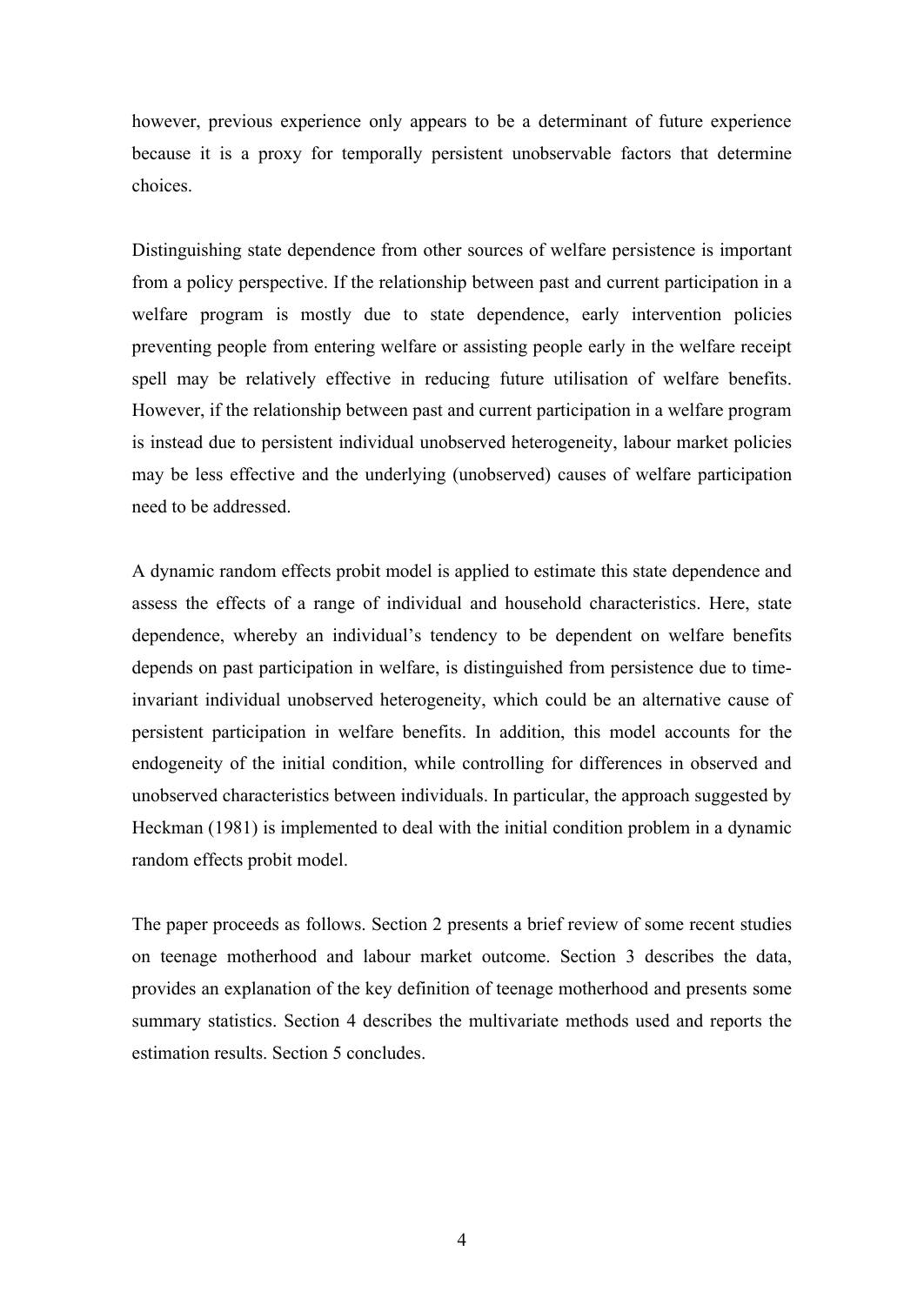# **2. Literature Overview**

A general concern with young motherhood is the negative impact on socio-economic outcomes in later years of life, because teenage motherhood is prone to interfere with human capital investment by raising the opportunity cost of time spent in education. Earlier studies were based on linear models, mostly controlling for observed individual characteristics only. Most of these studies have found that early motherhood has a negative effect on educational achievement and later labour market outcomes. However, these results were questioned because of their failure to account for the potential endogeneity of the fertility decision. For example, teenage childbearing and schooling decisions could be influenced by common unobservable individual characteristics, leading to overestimation of the negative consequences of teenage childbearing on schooling.

In the last decade, a number of new studies have used a variety of innovative methods to control for unobserved characteristics influencing selection into teenage motherhood. A number of methods, including an individual or family level fixed effects model, a simultaneous equation model, a natural experiment, an instrumental variables analysis and a propensity score matching method, have been applied to enable controlling for unobservable individual characteristics and constructing the counterfactual outcome for teenage mothers. Recent studies in the US and UK, using these approaches, provide evidence that the negative effects of teenage motherhood on education, labour market outcomes and welfare participation may be much less than those conventionally estimated (Goodman, Kapan and Walker, 2004; Hotz, McElroy and Sanders, 2005; Ermisch and Pevalin, 2003, 2005). Fletcher and Wolfe (2008) allow for the possibility that miscarriage, which is often used as an instrumental variable for teenage motherhood, is not a random event. That is, community-level factors could influence the probability of miscarriage. They, therefore use the school-based design of their data to group teenagers into communities and include community-level fixed effects in their analysis. After controlling for selectivity of miscarriage, they find no real effect of teenage motherhood on educational attainment or on welfare recipiency, but they reveal a large negative effect on earnings.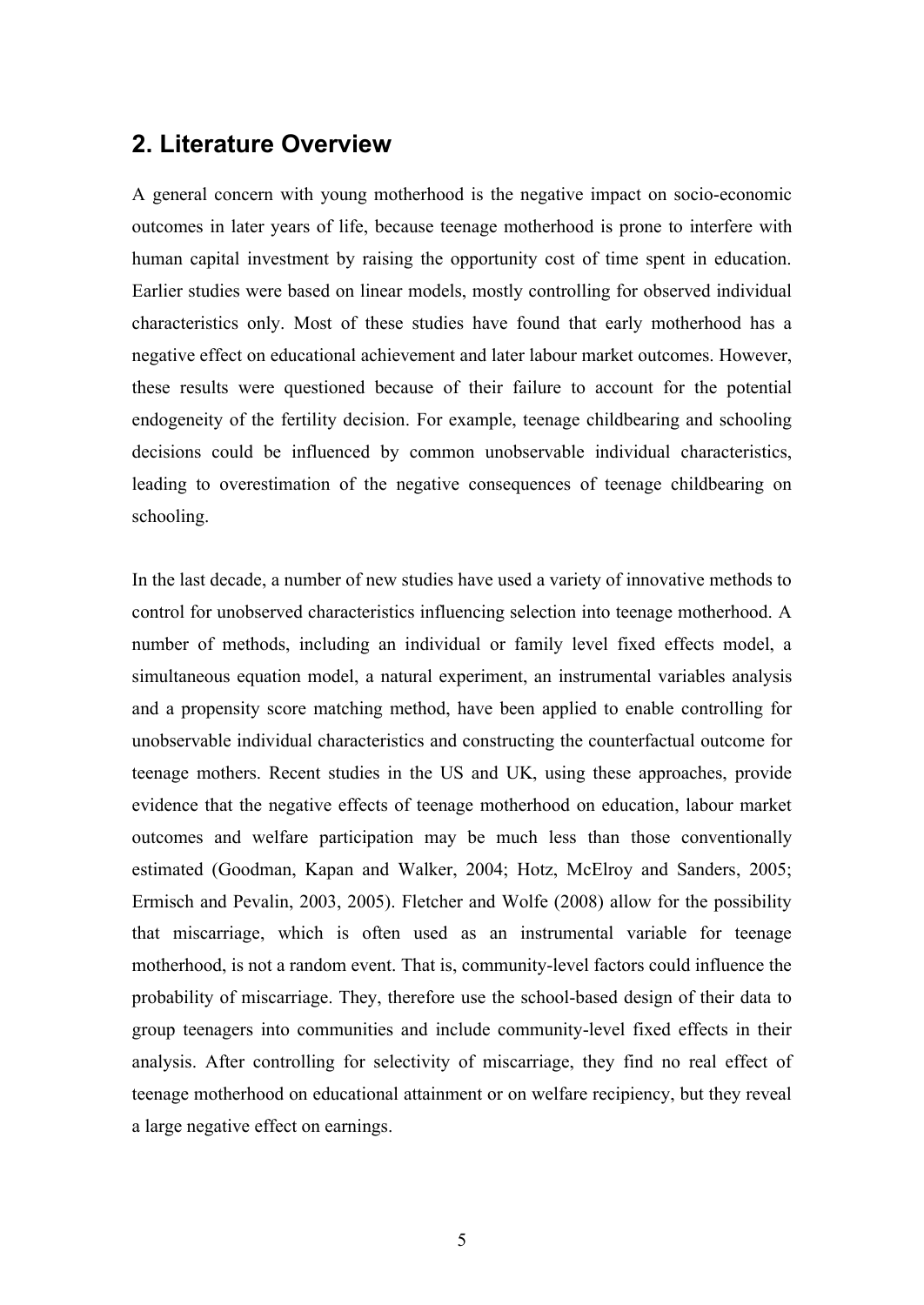In a recent Australian study, using a new Australian panel data set of young women (Australian Longitudinal Study of Women's Health) and using miscarriage as an instrument for teenage motherhood, Bradbury (2006) found no evidence for a negative effect of young motherhood on education, labour market outcomes, income or location in Australia. He only found an impact of young motherhood on partnering outcomes. Being a young mother reduces the likelihood of being legally married when aged in her late 20s, and leads to a greater likelihood of being a lone parent around age 30.

New approaches have generated a debate in the literature as to whether once individual unobserved characteristics are controlled for, any negative effects caused by early childbearing remain. However, drawing any robust conclusions from this debate has been difficult due to the sensitivity of the results to the empirical methodology chosen and the data set being used. Hoffman, Foster and Furstenberg (1993) note that even though the effects are substantially smaller than conventional estimates, the effects of early childbearing are still negative and significant, even after controlling for unobservable characteristics.

Although there is ongoing debate on the causality of poor labour market outcomes for women who experienced teenage motherhood, the fact that these women have poor socio-economic outcomes and high welfare dependency is not disputed. This paper is particularly interested in the difference between the factors associated with welfare participation of women who were teenage mothers and welfare participation of women who became a mother at an older age, not just in the short term but also in the longer term. This will help to understand the difference in determinants of welfare participation of women who had a first child at an early age from those of women who had their first child at an older age across the mother's life cycle (from age 20 up to age 62). This improved understanding would be helpful in developing strategies under the Welfare to Work programme to assist women who experienced teenage motherhood.

# **3. The data**

### *3.1 Sample selection and definition of variables*

We use five waves (from year 2001 to year 2005) of the Household, Income and Labour Dynamics Survey (HILDA), which is a representative sample from the general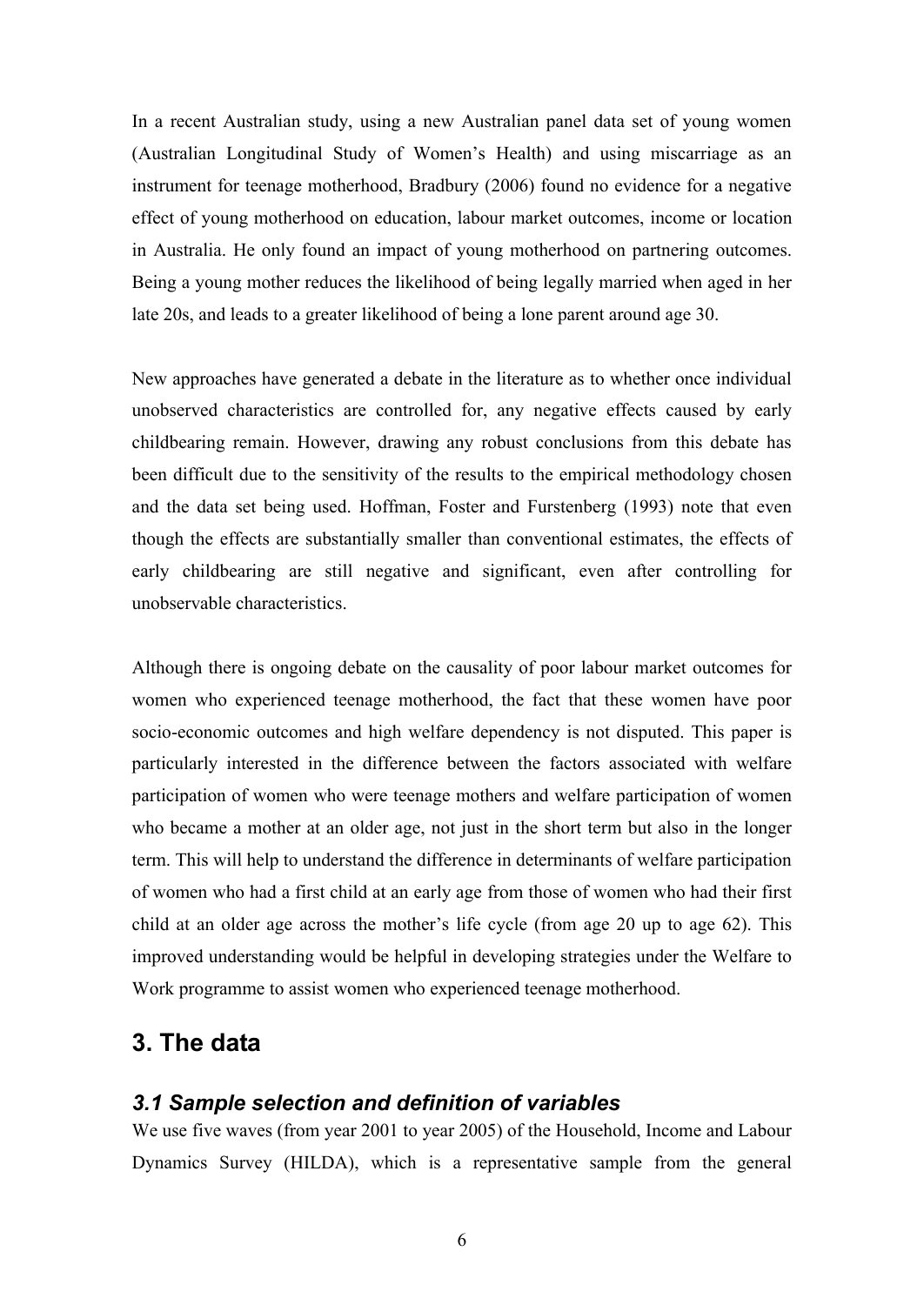Australian population. Based on the HILDA, current socio-economic conditions of women who experienced teenage motherhood are documented and a multivariate panel model of their welfare participation is estimated.

A major advantage of the HILDA data set is that it contains the age of female respondents and the age of any children they have had, independent of whether these children are currently residing in the same household as their mother or not. This enables us to identify all women who once experienced teenage motherhood, independent of how long ago this occurred. Another advantage of this data set is that it contains information on whether women are in or out of income support. Combined with the longitudinal nature of the HILDA, this means that we can study the dynamics of welfare participation of these women.

We identify women who gave birth for the first time before age 20 to generate the main variable required for the analysis using HILDA. Women who had their first child between age 15 and 19 have been identified using variables regarding the woman's own age and the age of her oldest child. Women who are calculated to have had their first child while being younger than 15 years have not been included in our analysis. The data does not allow us to separate the women's own birth children from their adopted children. Although this potential measurement error is likely to be trivial, we have minimised this error by dropping women who have age differences between them and their first child of less than  $15$  years.<sup>3</sup>

Women aged over 62 are excluded from the sample, since they were eligible for the Age Pension at the time of the survey. Over the five waves of HILDA, 839 women aged 15 to 62 are identified as women who experienced teenage motherhood. Table 1 presents a few characteristics of teenage mothers. Of this group, most women are first observed in wave 1. At the time of the first observation, the majority of women is aged between 40 and 60 years of age.

 $\overline{a}$ 

<sup>&</sup>lt;sup>3</sup> Only 27 women are calculated to have become a mother between 2 and 14 years of age using the formula of subtracting their oldest child's age from their own age.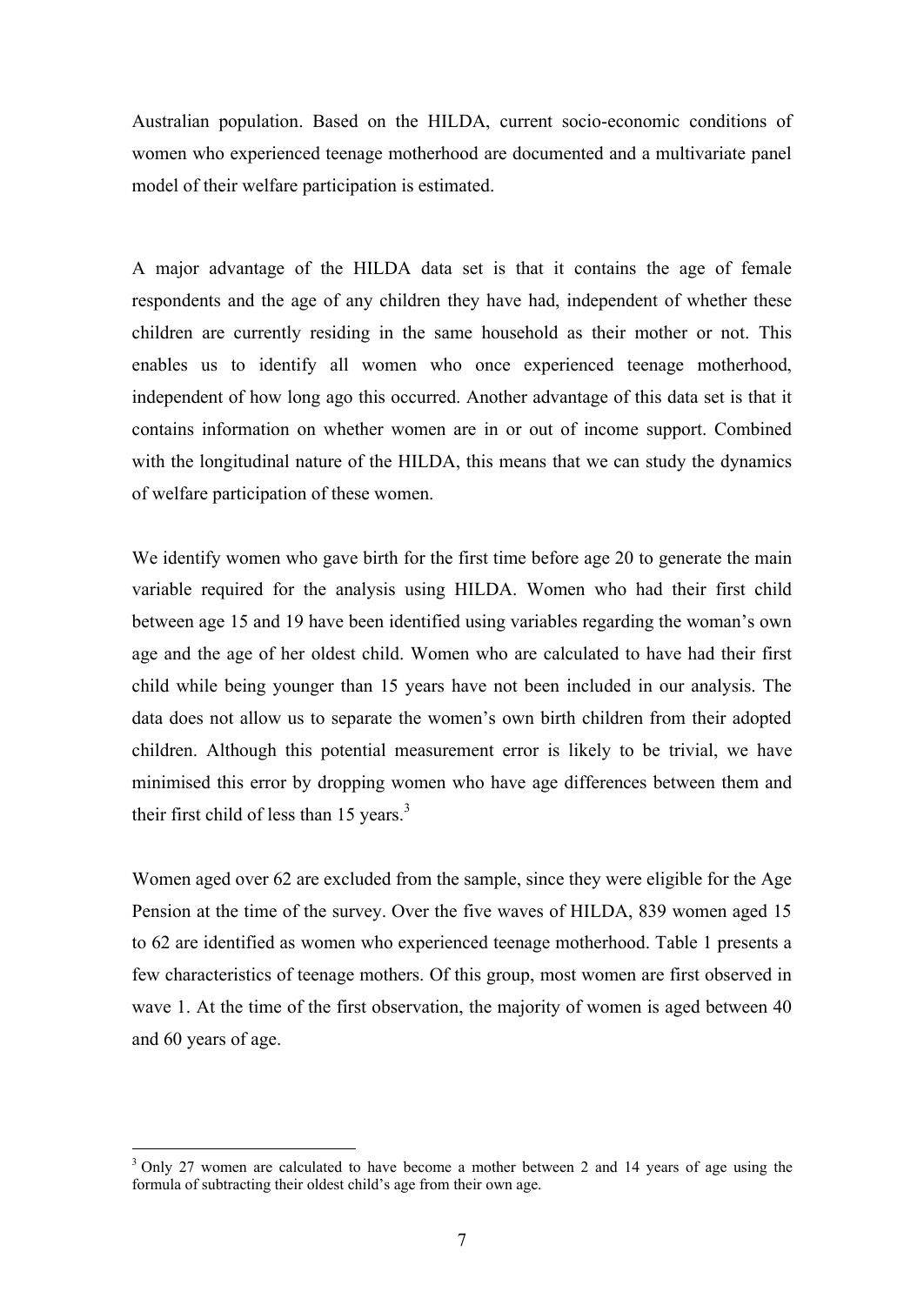|                                                                 | Number of teenage mothers |
|-----------------------------------------------------------------|---------------------------|
| Total number of teenage mothers                                 | 839                       |
| Wave of first observation                                       |                           |
| Wave 1                                                          | 684                       |
| Wave 2                                                          | 41                        |
| Wave 3                                                          | 43                        |
| Wave 4                                                          | 36                        |
| Wave 5                                                          | 35                        |
| Age of the teenage mothers at the time of the first observation |                           |
| 15-19                                                           | 52                        |
| $20 - 29$                                                       | 159                       |
| 30-39                                                           | 173                       |
| 40-49                                                           | 204                       |
| 50-59                                                           | 218                       |
| 60-62                                                           | 33                        |

**Table 1. Number of teenage mothers in HILDA** 

Data source: Authors' own computations based on the HILDA.

## *3.2. Summary statistics*

The descriptive analysis documents the current socio-economic status of women who experienced teenage childbearing. The first subsection presents tables on demographic characteristics, including education. The second subsection discusses health status variables, and a table of labour market characteristics is presented in the third subsection. The final subsection describes the incidence of income support.

## **3.2.1 Demographic and labour market characteristics**

In the descriptive analysis in this subsection (and the following three subsections), the data from all five waves are pooled. The demographic characteristics of women who experienced teenage motherhood versus women who had their first child at an older age are presented in Table 2. It shows that women who start motherhood as a teenager have slightly more children, on average, than older mothers have. A smaller proportion of them is legally married and a larger proportion of them has never been married compared to older mothers. At the time of the first birth, fewer teenage mothers were married, and more teenage mothers were still living at their parent's home.

Table 2 shows that, on all fronts, teenage mothers are likely to have lived in less favourable circumstances throughout their lives. Teenage mothers' educational attainment is lower than for older mothers and a larger proportion of them, compared to the older mothers, lived in a single-parent household (mostly single-mother households) when they were 14 years old. In addition, both their father and mother were less likely to have been employed when they were 14 years old. The HILDA shows that being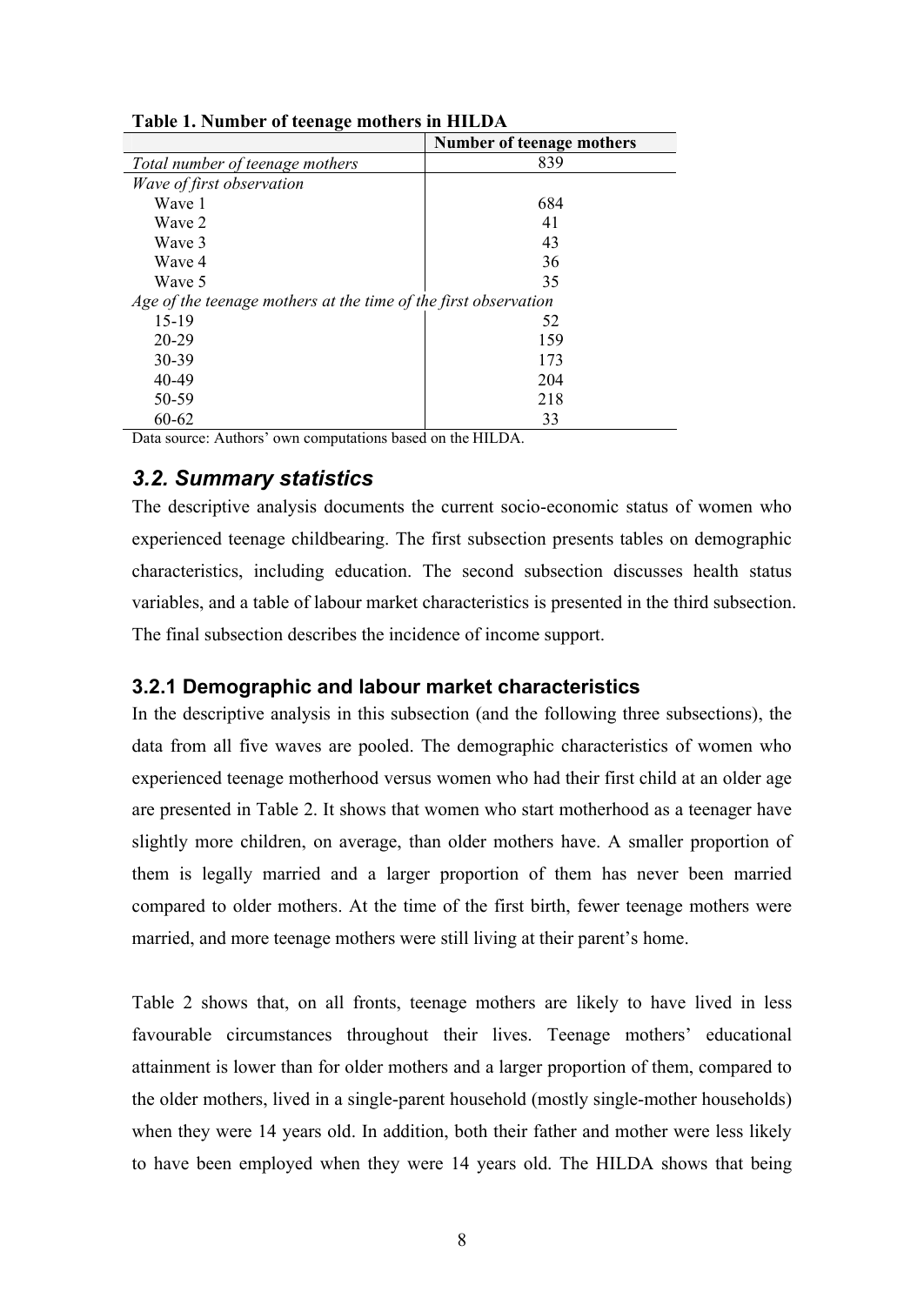from an indigenous background increases the probability of being a teenage mother.<sup>4</sup> Comparing country of birth, we find that women born in Australia and women born outside Australia whose first language was English are slightly more likely to be or have been a teenage mother. Finally, compared to the older mothers, a larger proportion of (former) teenage mothers report a low current life satisfaction indicating that overall they appear to be less satisfied with their circumstances than older mothers.

|                                        | <b>Teenage mothers</b>       |        | Older mothers      |           |
|----------------------------------------|------------------------------|--------|--------------------|-----------|
|                                        | Proportion $(\% )$ (std err) |        | Proportion $(\% )$ | (std err) |
| Age (mean)                             | 42.20                        | (0.22) | 43.55              | (0.08)    |
| Number of children ever had (mean)     | 2.99                         | (0.03) | 2.36               | (0.01)    |
| Number of own resident children (mean) |                              |        |                    |           |
| all ages together                      | 1.19                         | (0.03) | 1.54               | (0.01)    |
| aged 0-4 yrs                           | 0.25                         | (0.01) | 0.34               | (0.01)    |
| aged 5-14 yrs                          | 0.57                         | (0.02) | 0.76               | (0.01)    |
| aged 15-24 yrs                         | 0.32                         | (0.01) | 0.39               | (0.01)    |
| aged $25+$ yrs                         | 0.07                         | (0.01) | 0.05               | (0.00)    |
| <b>Marital status</b>                  |                              |        |                    |           |
| Never married                          | 14.04                        |        | 3.85               |           |
| Legally married                        | 46.90                        |        | 71.45              |           |
| De facto                               | 16.18                        |        | 8.56               |           |
| divorced/separated                     | 19.63                        |        | 13.58              |           |
| Widowed                                | 3.22                         |        | 2.54               |           |
| Missing                                | 0.03                         |        | 0.01               |           |
| <b>Highest Education level</b>         |                              |        |                    |           |
| Year 11 and below                      | 65.65                        |        | 36.59              |           |
| Year 12                                | 7.18                         |        | 15.32              |           |
| Post-school diplomas/certificates      | 22.49                        |        | 25.71              |           |
| University degree (Bachelor or more)   | 4.68                         |        | 22.30              |           |
| Undetermined                           |                              |        | 0.07               |           |
| Indigenous origin                      | 8.48                         |        | 1.58               |           |
| Missing                                | 21.61                        |        | 25.00              |           |
| <b>Country of birth</b>                |                              |        |                    |           |
| Australia                              | 78.39                        |        | 75.00              |           |
| Main English speaking                  | 11.15                        |        | 10.04              |           |
| Other                                  | 10.46                        |        | 14.95              |           |
| Missing                                |                              |        | 0.01               |           |
| Among those not born in Australia      |                              |        |                    |           |
| English was first language learned     | 54.29                        |        | 46.30              |           |
| English was not first language learned | 45.11                        |        | 53.57              |           |
| Missing                                | 0.60                         |        | 0.13               |           |

**Table 2. Demographic characteristics for women who experienced teenage childbearing and for older mothers**

 $\overline{a}$ 

<sup>&</sup>lt;sup>4</sup> Although the number of indigenous women is small in the HILDA data, this result was confirmed using the Census data (Jeon, Kalb and Vu, 2008).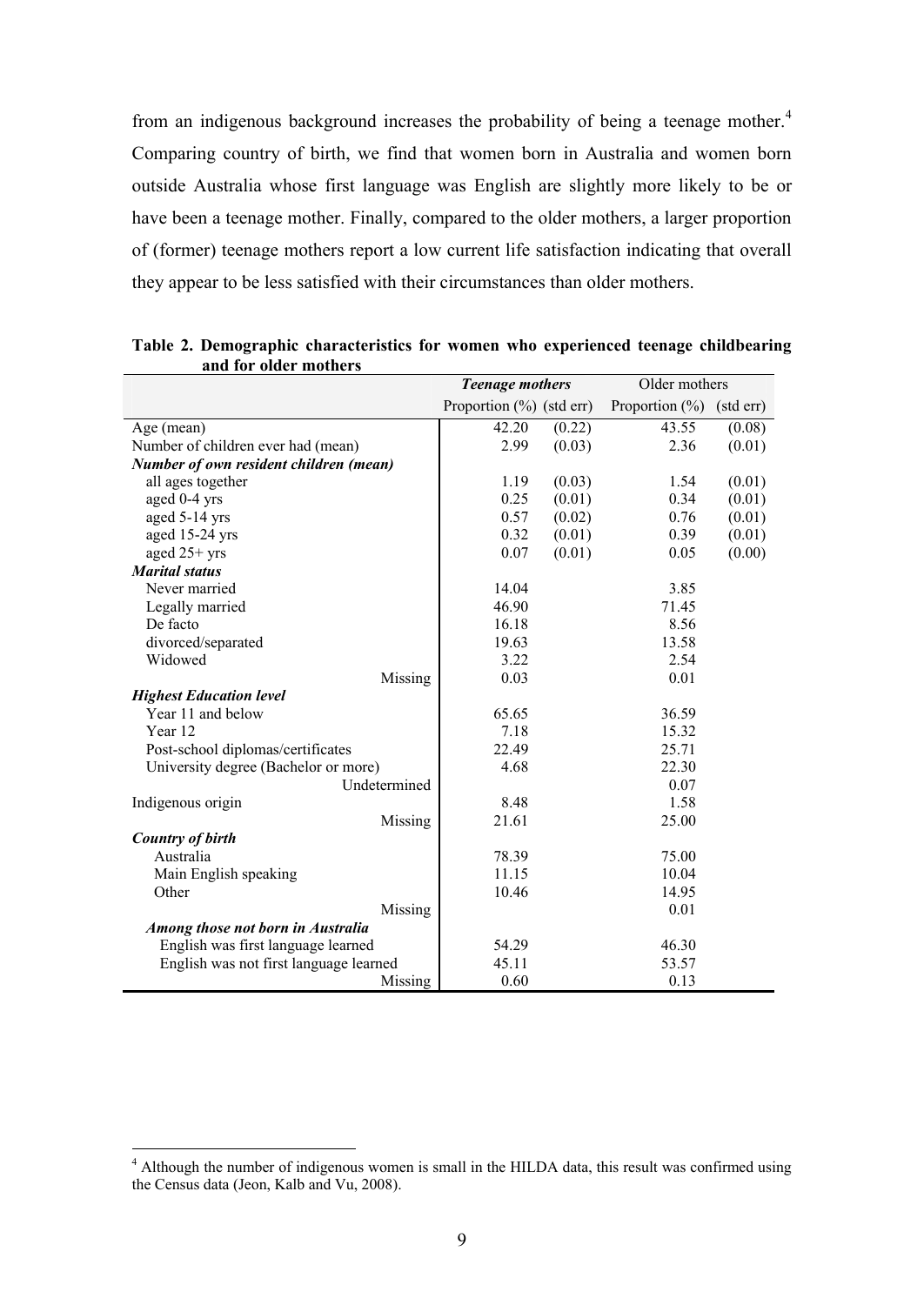|                                            | Older mothers<br><b>Teenage mothers</b> |                              |  |
|--------------------------------------------|-----------------------------------------|------------------------------|--|
|                                            | Proportion $(\% )$ (std err)            | Proportion $(\% )$ (std err) |  |
| Childhood background                       |                                         |                              |  |
| When you were age 14 Living with           |                                         |                              |  |
| Both own parents                           | 68.54                                   | 83.39                        |  |
| One of own parents and step parent         | 7.35                                    | 4.66                         |  |
| Father only                                | 3.38                                    | 1.32                         |  |
| Mother only                                | 11.67                                   | 8.25                         |  |
| other                                      | 9.07                                    | 2.36                         |  |
| Missing                                    |                                         | 0.01                         |  |
| While you were growing up, father was      |                                         |                              |  |
| unemployed for 6 months or more            | 16.02                                   | 11.07                        |  |
| Employed or unemployed for $\leq 6$ months | 70.75                                   | 83.27                        |  |
| Missing                                    | 13.23                                   | 5.66                         |  |
| When you were age14, father was            |                                         |                              |  |
| employed                                   | 83.52                                   | 91.08                        |  |
| not employed                               | 5.85                                    | 3.43                         |  |
| deceased                                   | 3.12                                    | 2.90                         |  |
| No father living with respondent           | 4.97                                    | 1.82                         |  |
| Missing                                    | 2.53                                    | 0.78                         |  |
| When you were age14, mother was            |                                         |                              |  |
| employed                                   | 43.09                                   | 48.96                        |  |
| not employed                               | 50.34                                   | 48.72                        |  |
| deceased                                   | 2.08                                    | 1.14                         |  |
| No mother living with respondent           | 1.49                                    | 0.25                         |  |
| Missing                                    | 2.99                                    | 0.93                         |  |
| Left home before the first birth           | 82.52                                   | 98.07                        |  |
| Missing                                    | 0.29                                    | 0.26                         |  |
| Married prior to the first birth           | 53.20                                   | 84.97                        |  |
| Missing                                    | 3.57                                    | 1.30                         |  |
| Life satisfaction                          |                                         |                              |  |
| <b>High 8-10</b>                           | 63.96                                   | 67.60                        |  |
| Middle 5-7                                 | 30.61                                   | 29.57                        |  |
| Low $0-4$                                  | 5.39                                    | 2.80                         |  |
| Missing                                    | 0.03                                    | 0.04                         |  |
| <b>Total number of observations</b>        | 3077                                    | 15342                        |  |

#### **Table 2. Continued**

Data source: Authors' own computations based on the HILDA

One of the general concerns with teenage motherhood is its interference with the women's school education, such as dropping out of school due to childbearing and Table 2 indeed shows low educational attainment of teenage mothers. The question is whether teenage motherhood is the cause of these low levels of education, or more specifically, whether or not childbearing is causing high-school drop out. To shed some light on this matter, Table 3 shows a cross tabulation between the woman's age at which she became a teenage mother and the age at which she left school.

The table shows that older mothers and women without children are much more likely to stay at school until a later age, and are therefore more likely to finish at least Year 12. Typically, women who had a teenage birth left school before becoming a mother, with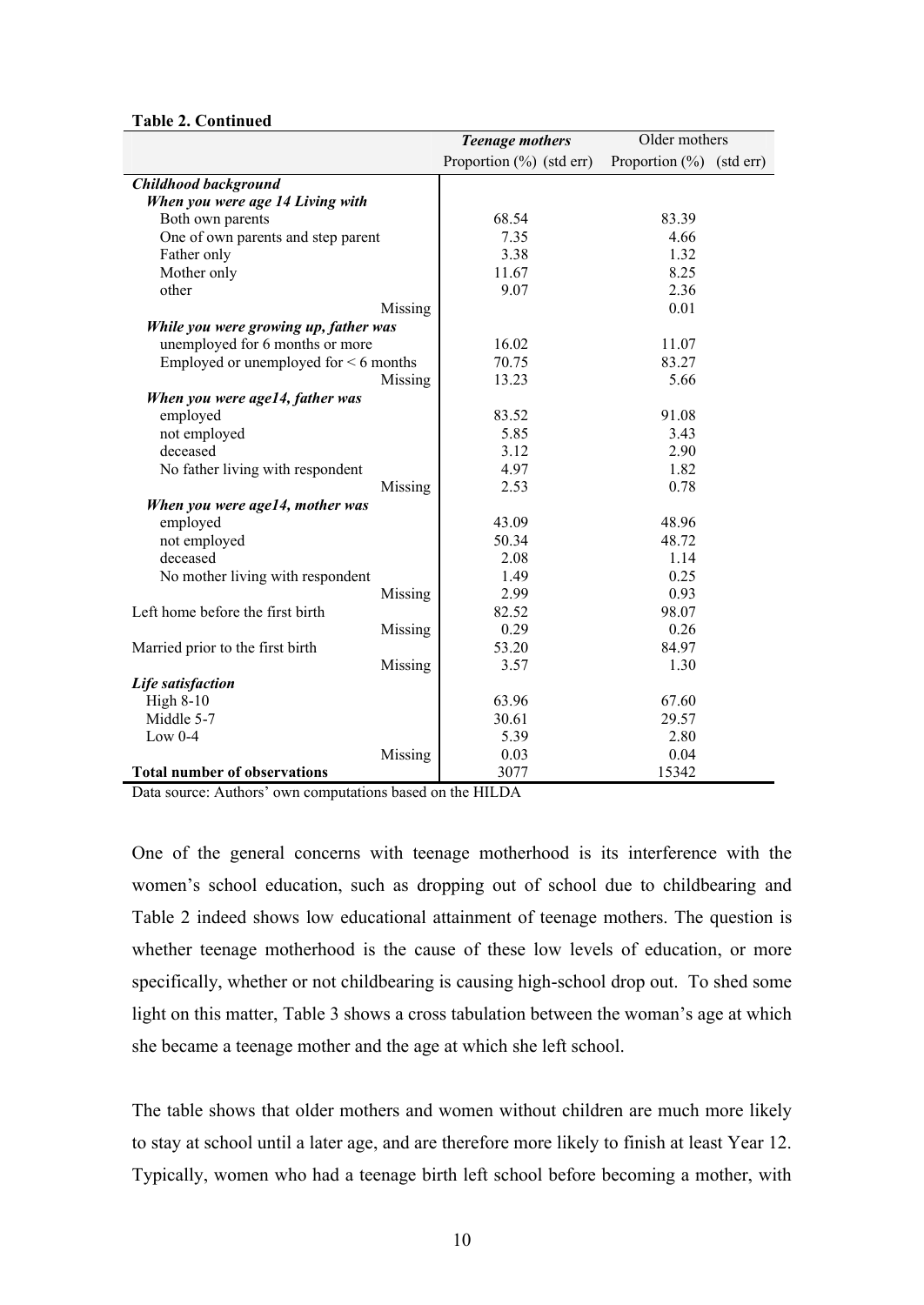the most popular school-leaving age being 15. Most of the women, who became a mother at age 18 or 19, left school at age 15 or 16. This school-leaving age may reflect the legal school-leaving age minimum. This differs state by state but currently is around 16 in most states.<sup>5</sup> All age groups show similar patterns.<sup>6</sup> Overall only 165 women of the 839 teenage mothers left school at the age of becoming a mother or the year before the event. That is, the majority of women left school before they fell pregnant. Very few women (only 16) continue school beyond the age at which they have become a mother.

| Tuble of the of features sendor for the units che groups of women |                        |          |                             |          |                |              |                  |       |
|-------------------------------------------------------------------|------------------------|----------|-----------------------------|----------|----------------|--------------|------------------|-------|
|                                                                   | <b>Teenage mothers</b> |          |                             |          | <b>Teenage</b> | <b>Older</b> | <b>Childless</b> |       |
|                                                                   |                        |          | Age became a teenage mother |          |                | mothers      | mothers          | women |
| Age left school                                                   | 15                     | 16       | 17                          | 18       | 19             | total        | total            | total |
| Never went                                                        | $\theta$               | $\Omega$ | $\overline{2}$              | $\theta$ | $\theta$       | 2            | 4                |       |
| Still at school                                                   | $\theta$               | $\theta$ |                             | $\theta$ | 0              |              | 0                | 411   |
| $9 - 11$                                                          | 2                      |          |                             | 2        | 6              | 12           | 22               | 5     |
| $12 - 14$                                                         | 2                      | 22       | 28                          | 44       | 54             | 150          | 271              | 47    |
| 15                                                                | 13                     | 33       | 66                          | 91       | 104            | 307          | 796              | 187   |
| 16                                                                | 5                      | 16       | 34                          | 66       | 113            | 234          | 988              | 373   |
| 17                                                                | $\theta$               | 2        | $\tau$                      | 35       | 55             | 99           | 1157             | 970   |
| 18                                                                |                        | $\Omega$ | 6                           | 6        | 17             | 30           | 665              | 764   |
| 19                                                                |                        | $\Omega$ |                             | $\Omega$ | $\overline{2}$ | 3            | 74               | 61    |
| $20 - 23$                                                         |                        | $\theta$ | 0                           | 0        |                |              | 22               | 12    |
| missing                                                           |                        |          |                             |          |                | 0            |                  |       |
| total                                                             | 23                     | 74       | 146                         | 244      | 352            | 839          | 4004             | 2831  |

**Table 3. Age of leaving school for the different groups of women**

Data source: Authors' own computations based on the HILDA

 $\overline{a}$ 

Note: the numbers of older mothers and women without children are based on the last observed wave.

Table 3 provides an important insight. Teenage motherhood does not appear to cause early school leaving directly, since by the time the teenager becomes a mother, she has already left school in most cases. However, there may be factors that contribute both to teenage motherhood and to early school leaving. Examples of such unobserved factors are childhood disadvantage or peer groups' influences. As a result of these common factors, teenage mothers generally have low education levels. There may be a direct

<sup>&</sup>lt;sup>5</sup> For example, in Western Australia the school-leaving age will change in 2008. It will be at the end of the year when turning 17 years of age (it was 16). In South Australia, the age of compulsory education changed from 15 to 16 years from 1 January 2003.

<sup>&</sup>lt;sup>6</sup> The explanation that this is a reflection of the lifecycle of an older generation, in which many women had low educational attainment and married early, and therefore, became a mother at a younger age than is common now, does not hold. The only difference between generations is that there is an increase in the proportion of teenage mothers who finish Year 12, which is in line with the increase in the age of compulsory schooling over time (see Jeon, Kalb and Vu, 2008). However, the increase in education for older mothers has been much more substantial over time. From a comparison of birth cohorts, another difference emerges. Amongst the more recent birth cohorts, the proportion of women who became teenage mothers decreased as can be seen from the lower proportion of teenage mothers in the younger age groups in Appendix Table 1 (possibly at least partly due to the increased use of effective contraception).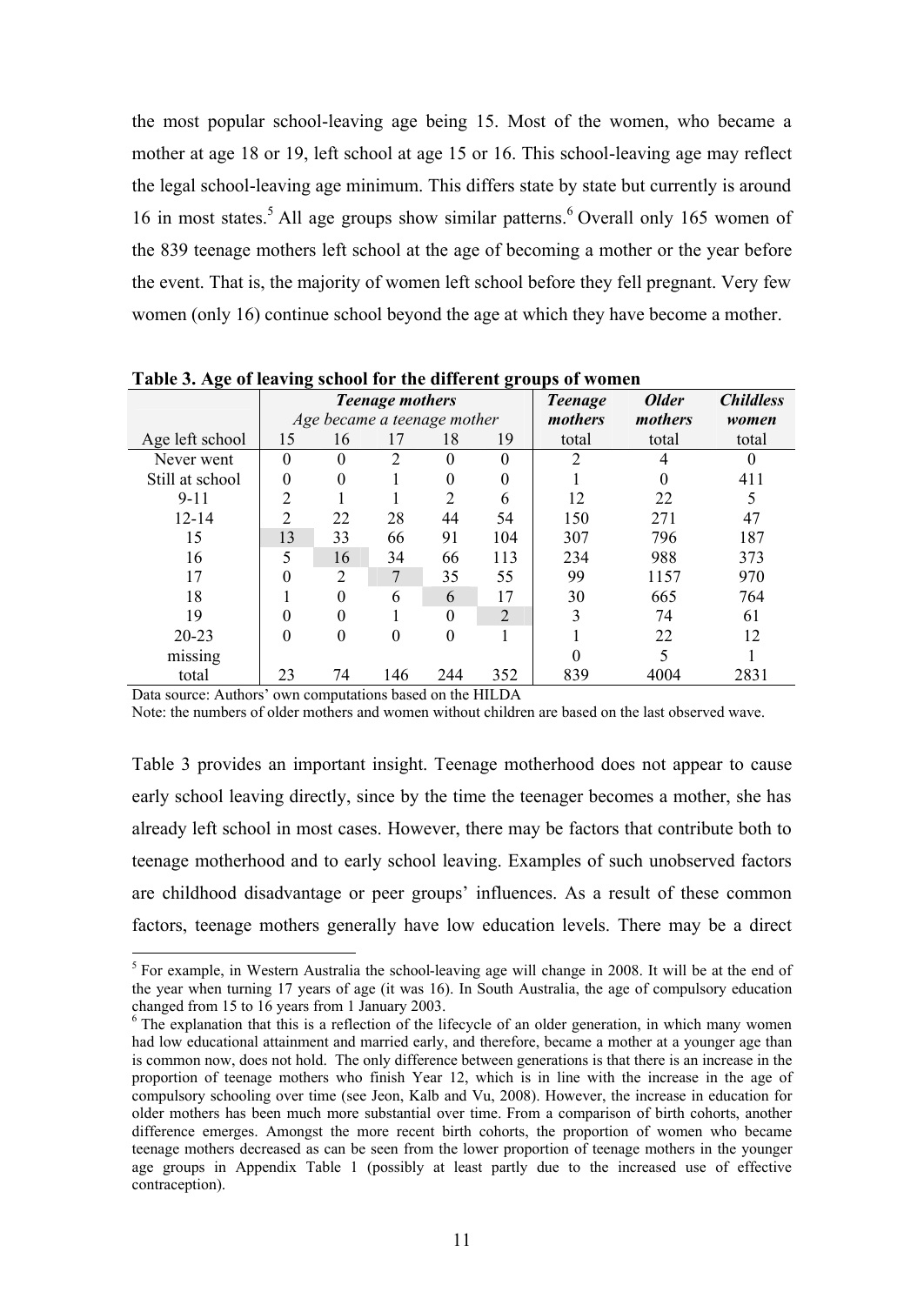effect from early school leaving on teenage motherhood as well, but we cannot explore this with the HILDA data, since insufficient information is available on the activities of the teenagers at and before the time of their school leaving and pregnancy.

## **3.2.2 Health status**

Women who experienced teenage childbearing are more likely to experience bad health outcomes in a number of dimensions. Table 4 shows current mental and physical health conditions of women who experienced teenage childbearing. The general self-reported health status of women who experienced teenage motherhood is poorer than the health status of women who became a mother at an older age. The proportion who report poor or fair health is nearly twice as high for teenage mothers, whereas the proportion reporting excellent or very good health is about 1.5 times higher for the older mothers.

|                                                   |         | Teenage mothers (in %) | Older mothers (in $\%$ ) |
|---------------------------------------------------|---------|------------------------|--------------------------|
| <b>Self-reported health</b>                       |         |                        |                          |
| Excellent                                         |         | 7.25                   | 11.26                    |
| Very good                                         |         | 24.57                  | 36.43                    |
| Good                                              |         | 33.31                  | 32.06                    |
| Fair                                              |         | 18.23                  | 10.20                    |
| Poor                                              |         | 5.00                   | 2.24                     |
|                                                   | Missing | 11.63                  | 7.82                     |
| Have a long-term health condition                 |         | 30.81                  | 19.16                    |
| Spent less time in work or other activity due to: |         |                        |                          |
| A physical reason                                 |         | 18.75                  | 12.81                    |
|                                                   | Missing | 12.77                  | 7.96                     |
| An emotional reason                               |         | 18.98                  | 11.80                    |
|                                                   | Missing | 12.64                  | 7.93                     |
| Both physical and emotional reasons               |         | 10.89                  | 5.40                     |
| <b>Mental health: Felt down</b>                   |         |                        |                          |
| All of the time                                   |         | 2.18                   | 1.05                     |
| Most of the time                                  |         | 5.56                   | 2.72                     |
| A good bit of the time                            |         | 7.31                   | 5.69                     |
| Some of the time                                  |         | 22.59                  | 19.60                    |
| A little of the time                              |         | 34.25                  | 40.49                    |
| None of the time                                  |         | 16.74                  | 23.07                    |
|                                                   | Missing | 11.37                  | 7.37                     |
| Mental health: Been a happy person                |         |                        |                          |
| All of the time                                   |         | 8.51                   | 7.91                     |
| Most of the time                                  |         | 40.33                  | 48.19                    |
| A good bit of the time                            |         | 15.60                  | 17.51                    |
| Some of the time                                  |         | 16.96                  | 13.82                    |
| A little of the time                              |         | 5.78                   | 4.35                     |
| None of the time                                  |         | 1.59                   | 0.96                     |
|                                                   | Missing | 11.21                  | 7.25                     |
| <b>Total number of observations</b>               |         | 3077                   | 15342                    |

**Table 4. Health status of women who experienced teenage childbearing and of older mothers**

Data source: Authors' own computations based on the HILDA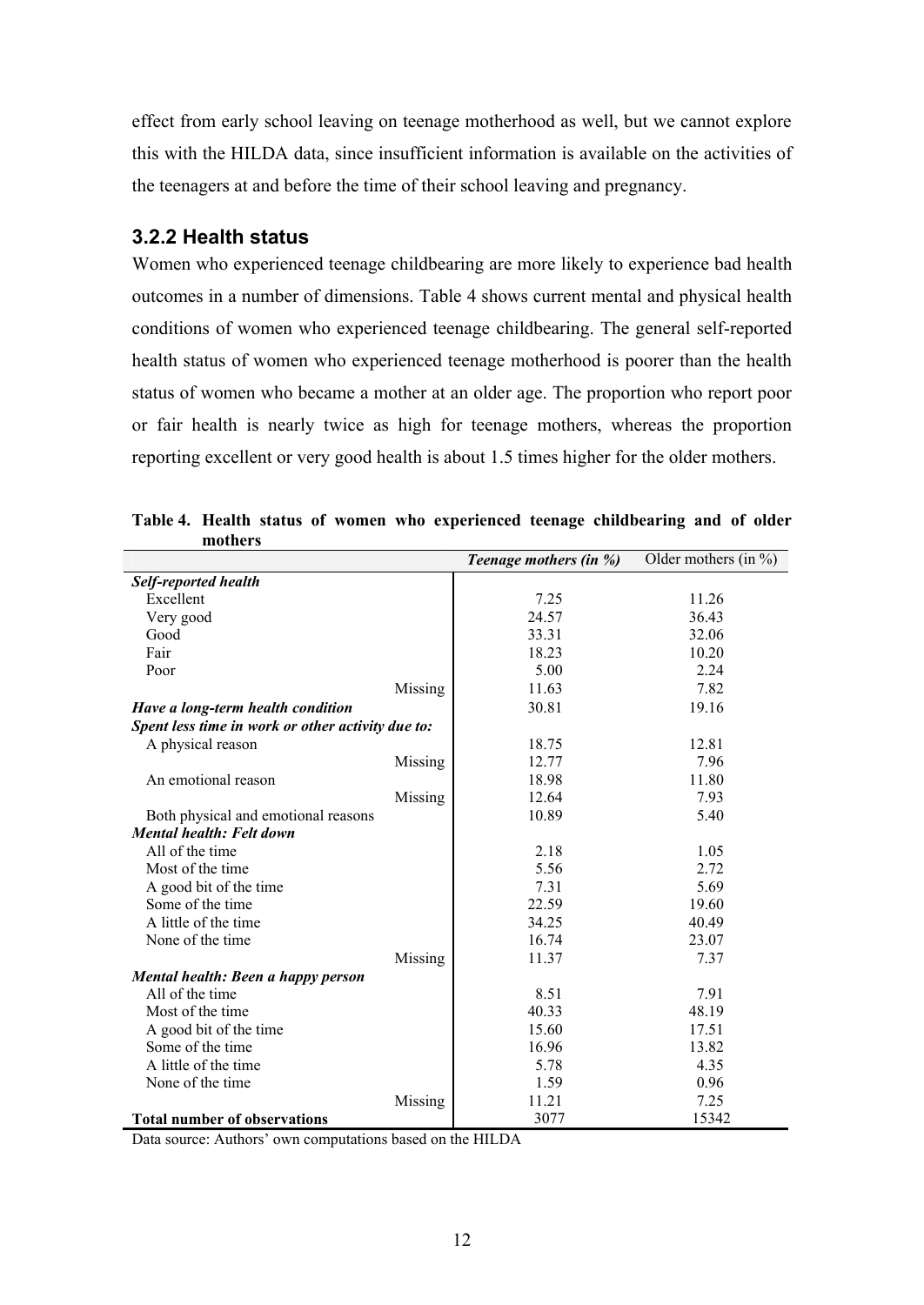Teenage mothers are also more likely to report a long-term condition or to have been affected in their work or other activities due to physical or emotional reasons. In addition, they are more likely to be affected in these activities due to both physical and emotional reasons. 41 per cent of teenage mothers who are affected in their work or other activities due to physical or emotional reasons are affected due to both reasons, whereas this is the case for 28 per cent of older mothers only. Their mental health is also poorer, as indicated by teenage mothers having felt down for a larger proportion of time and having been a happy person for a smaller proportion of time than older mothers.<sup>7</sup> In addition, teenage mothers are more likely to report a long-term health condition in relation to mental health. As can be seen in Appendix Table  $2<sup>8</sup>$  teenage mothers are more likely to report a nervous or emotional condition which requires treatment (19.60 per cent) and any mental illness which requires help or supervision (5.15 per cent) than older mothers are (13.67 per cent and 3.74 per cent).

The proportion of mothers on Disability Support Pension is also much higher amongst teenage mothers (10.46 per cent) than amongst older mothers (3.31 per cent). Although there is a clear link between receipt of the Disability Support Pension and long-term health conditions, the relationship is far from being one-to-one. Among teenage mothers who report long-term health conditions, 29.64 per cent are current Disability Support Pension recipients. This indicates that the presence of a self-reported long-term health condition in most cases does not lead to Disability Support Pension receipt (although they may be receiving another income support payment such as Parenting Payment Single). However, the majority of mothers who receive a Disability Support Pension report having a long-term health condition.

Certain types of disability, conditional on reporting a long-term health condition, can be identified from Appendix Table 2. In general, teenage mothers are more likely to suffer from any of the types of long-term health conditions than older mothers are. In addition, Appendix Table 3 shows that teenage mothers are more likely to have multiple longterm health conditions than older mothers are. Appendix Tables 2 and 3 also show that

 $\overline{a}$ 

<sup>&</sup>lt;sup>7</sup> This is true with the exception of the proportion who have been a happy person all of the time, which is slightly higher for teenage mothers.

<sup>&</sup>lt;sup>8</sup> HILDA has no information on diagnosed mental health conditions, but from wave 3 onwards, respondents report the types of long-term health conditions from which they suffer. From these, some long-term mental health conditions can be identified.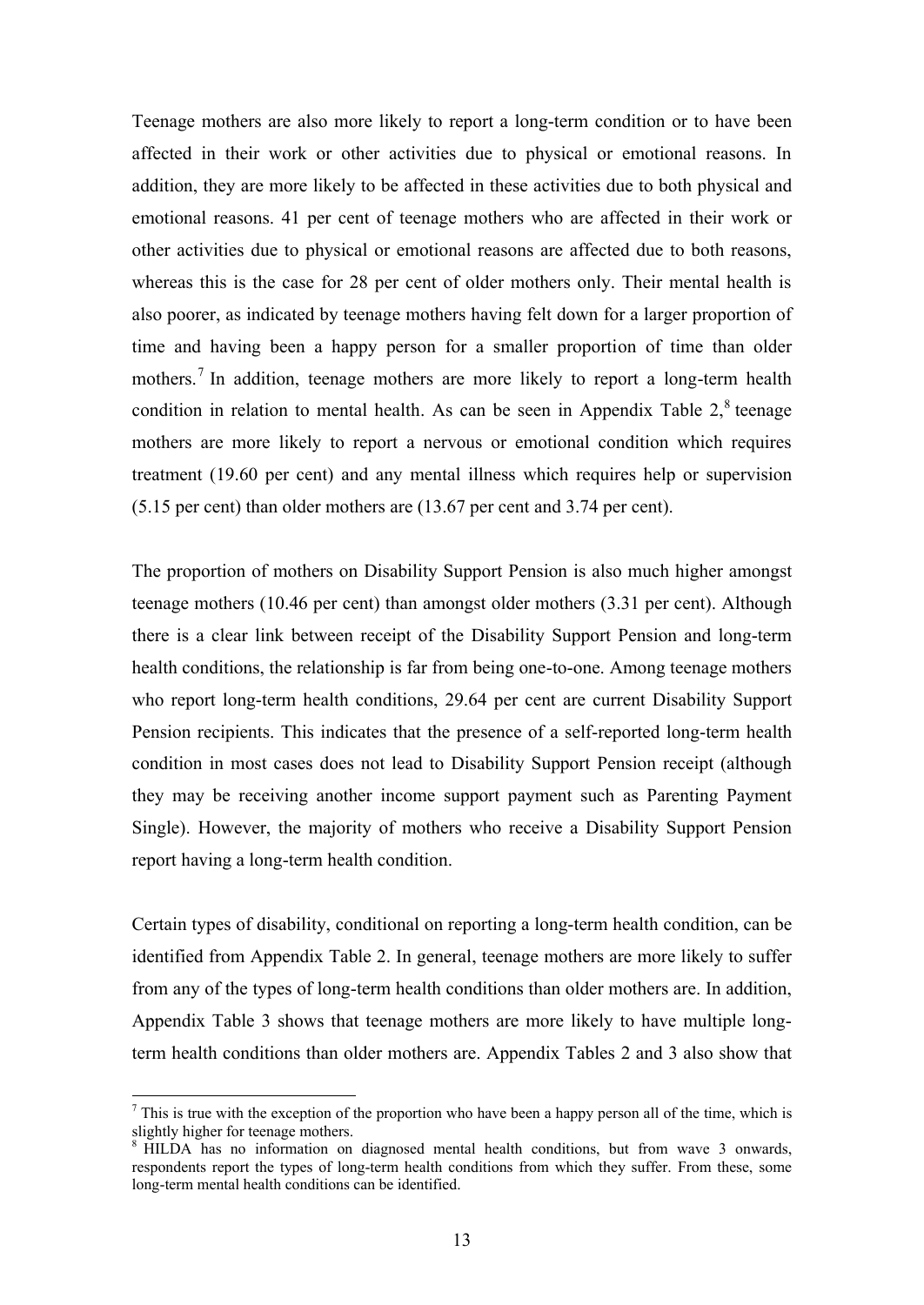DSP recipients are much more likely to suffer from any of the types of long-term health conditions than other women and that they are much more likely to suffer from 3 or more conditions at the same time. Differences in the prevalence of long-term health conditions between teenage and older mothers are less pronounced for Disability Support Pension recipients.

Three different measures of health are presented in Figure 1, representing general health, physical functioning and mental health for the two groups of mothers. The measures range on a 0 to 100 scale, with 0 being the worst health outcome and 100 being the best health outcome. The graphs clearly show that on all three measures, teenage mothers have a higher probability of being at the low end of the score than the older mothers.



**Figure 1. Distribution of health measures for teenage mothers and older mothers**

Data source: Authors' own computations based on the HILDA

Note: 0-100 health scales, derived from the survey's health-related questions, are used to produce these graphs.

### **3.2.3 Labour market characteristics**

Table 5 presents a range of summary statistics on labour market characteristics for the two groups of mothers. Teenage mothers have spent less time in paid work and more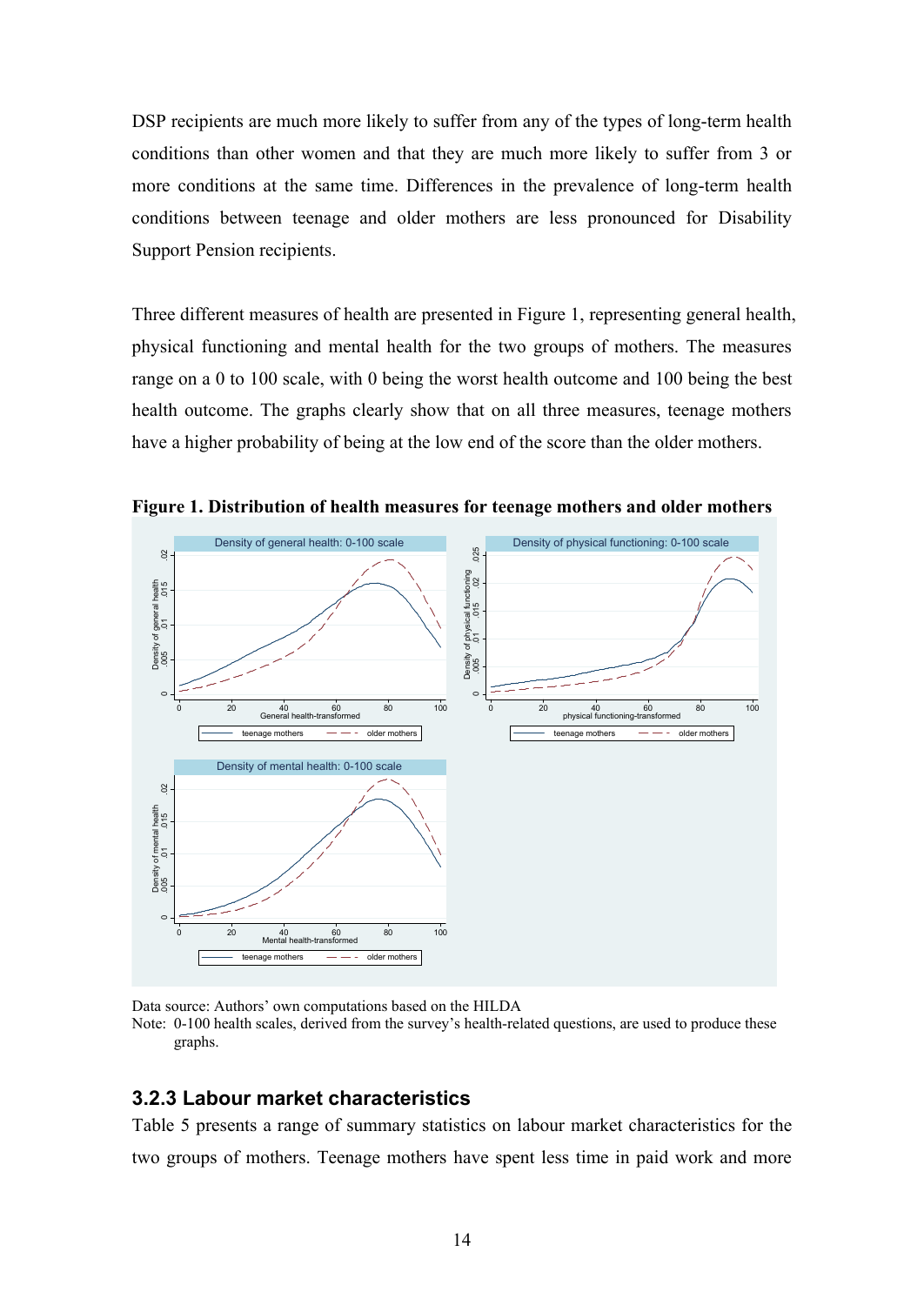time out of the labour force as a proportion of total time since leaving full-time education than older mothers have. Their current labour force participation is also lower. They are more likely to be unemployed or not in the labour force, and are less likely to work, in particular part time, compared to older mothers. However, when working, they work on average more hours and appear somewhat more satisfied with their job than the older mothers. In addition to their own low labour market participation, their spouses' labour market participation rates are also lower than the participation rates of older mothers' spouses. Over 26 per cent of spouses of teenage mothers are currently not in the labour force, whereas, the rate for spouses of older mothers is just over 12 per cent. As a result of the lower participation (and perhaps the lower educational attainment) of both teenage mothers and their partners, both the teenage mothers' incomes and their spouse's incomes are lower than for older mothers. Thus, on all aspects of labour market outcomes, teenage mothers have worse outcomes than older mothers.

|                                                 | <b>Teenage mothers</b> |          | Older mothers |           |
|-------------------------------------------------|------------------------|----------|---------------|-----------|
|                                                 | Mean                   | (Std     | Mean          | (Std Err) |
|                                                 |                        | Err)     |               |           |
| Proportion of years since full-time education   |                        |          |               |           |
| In paid work                                    | 0.51                   | (0.01)   | 0.68          | (0.00)    |
| Unemployed and looking for work                 | 0.06                   | (0.00)   | 0.02          | (0.00)    |
| Not working and not looking for work            | 0.44                   | (0.01)   | 0.29          | (0.00)    |
| <b>Employment status (%)</b>                    |                        |          |               |           |
| Employed full time                              | 22.91                  |          | 27.70         |           |
| Employed part time                              | 24.05                  |          | 36.35         |           |
| Unemployed                                      | 5.91                   |          | 2.56          |           |
| Not in the labour force                         | 47.12                  |          | 33.39         |           |
| <b>Income (in 2005 \$)</b>                      |                        |          |               |           |
| Current weekly gross wages/salaries in all jobs | 217.55                 | (6.39)   | 344.59        | (3.60)    |
| Financial year gross wages/salaries             | 11982.04               | (337.02) | 19253.19      | (194.28)  |
| For the employed                                |                        |          |               |           |
| Hours per week usually worked in all jobs       | 31.99                  | (0.44)   | 29.81         | (0.15)    |
| Job satisfaction (%)                            |                        |          |               |           |
| High $8-10$                                     | 68.58                  |          | 66.63         |           |
| Middle 5-7                                      | 26.30                  |          | 28.30         |           |
| Low $0-4$                                       | 5.12                   |          | 5.01          |           |
| missing                                         |                        |          | 0.06          |           |
| Partner's employment status (%)                 |                        |          |               |           |
| Employed Full time                              | 62.61                  |          | 77.55         |           |
| Employed part time                              | 6.94                   |          | 8.23          |           |
| Unemployed                                      | 4.24                   |          | 2.02          |           |
| Not in the labour force                         | 26.20                  |          | 12.20         |           |
| Partner's income (in 2005 \$)                   |                        |          |               |           |
| Current weekly gross wages/salaries in all jobs | 563.44                 | (15.66)  | 834.03        | (8.25)    |
| Financial year gross wages/salaries             | 30377.11               | (841.18) | 46180.86      | (464.10)  |
| <b>Number of observations</b>                   | 3077                   |          | 15342         |           |

**Table 5. Labour market characteristics for women who experienced teenage childbearing and for older mothers**

Data source: Authors' own computations based on the HILDA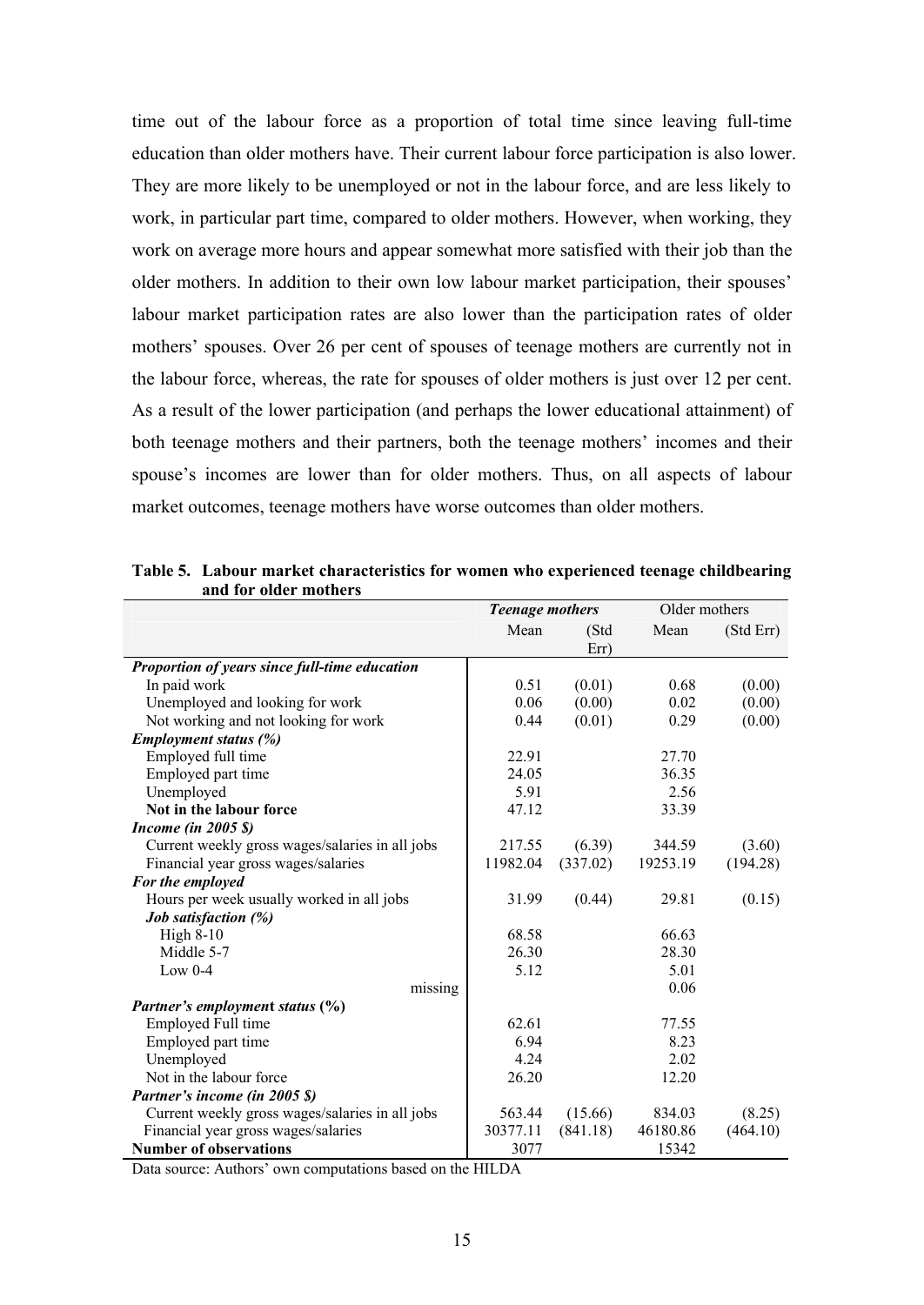### **3.2.4 Welfare participation**

Mothers are classified as welfare participants if they reported a positive amount of welfare payment from any of the following government pensions or allowances: NewStart Allowance, Mature Age (Partner) Allowance, Service Pension (paid by the Department of Veteran Affairs), Disability Support Pension (paid by Centrelink), Wife Pension, Carer Payment, Sickness Allowance, Widow Allowance (Widow B pension) (paid by Centrelink), Special Benefit, Partner Allowance, Parenting Payment (not included are Family Allowance or Family Tax Benefit), Youth Allowance, and Austudy/Abstudy Payment. This classification of welfare participation is done separately for each wave.

Table 6 shows welfare participation rates of women who experienced teenage motherhood by age groups. On average over the five waves of HILDA, 45.2 per cent of women who experienced teenage motherhood are income support recipients. The statistics are based on pooled data, in which the total number of observations on teenage mothers is 3,077, of which 1,391 women were on welfare at the time of the observation. The women are grouped into six age categories based on their age in each wave. The two youngest age categories have the highest welfare participation rates, probably reflecting the young age of their children. The welfare participation of women who became mothers at an older age is clearly much lower (21.7 per cent) due to their own and their partners' incomes from employment as reported in Table 5. The patterns of participation in welfare across age are similar for the two groups of mothers. The highest participation rate is found for mothers aged between 20 and 29 years of age and the lowest participation rate is found for mothers aged between 40 and 49 years of age.

| $\frac{1}{2}$ |              |                        |                      |              |                 |      |
|---------------|--------------|------------------------|----------------------|--------------|-----------------|------|
|               |              | <b>Teenage mothers</b> | <b>Older mothers</b> |              |                 |      |
| Age           | Number of    | Rate of welfare        | Std.                 | Number of    | Rate of welfare | Std. |
| group         | observations | participation          | Err                  | observations | participation   | Err  |
| $15-19$       | 136          | .588                   | .042                 |              |                 |      |
| $20 - 29$     | 450          | .662                   | .022                 | 1170         | .357            | .014 |
| 30-39         | 631          | .410                   | .020                 | 4529         | .217            | .006 |
| 40-49         | 783          | .349                   | .017                 | 5068         | .178            | .005 |
| 50-59         | 910          | .437                   | .016                 | 3704         | .213            | .007 |
| 60-62         | 167          | .497                   | .039                 | 871          | .273            | .015 |
| Total         | 3077         | .452                   | .009                 | 15342        | .217            | .003 |

**Table 6. Welfare participation rates of women who were once teenage mothers and of older mothers by current age**

Data source: Authors' own computations based on the HILDA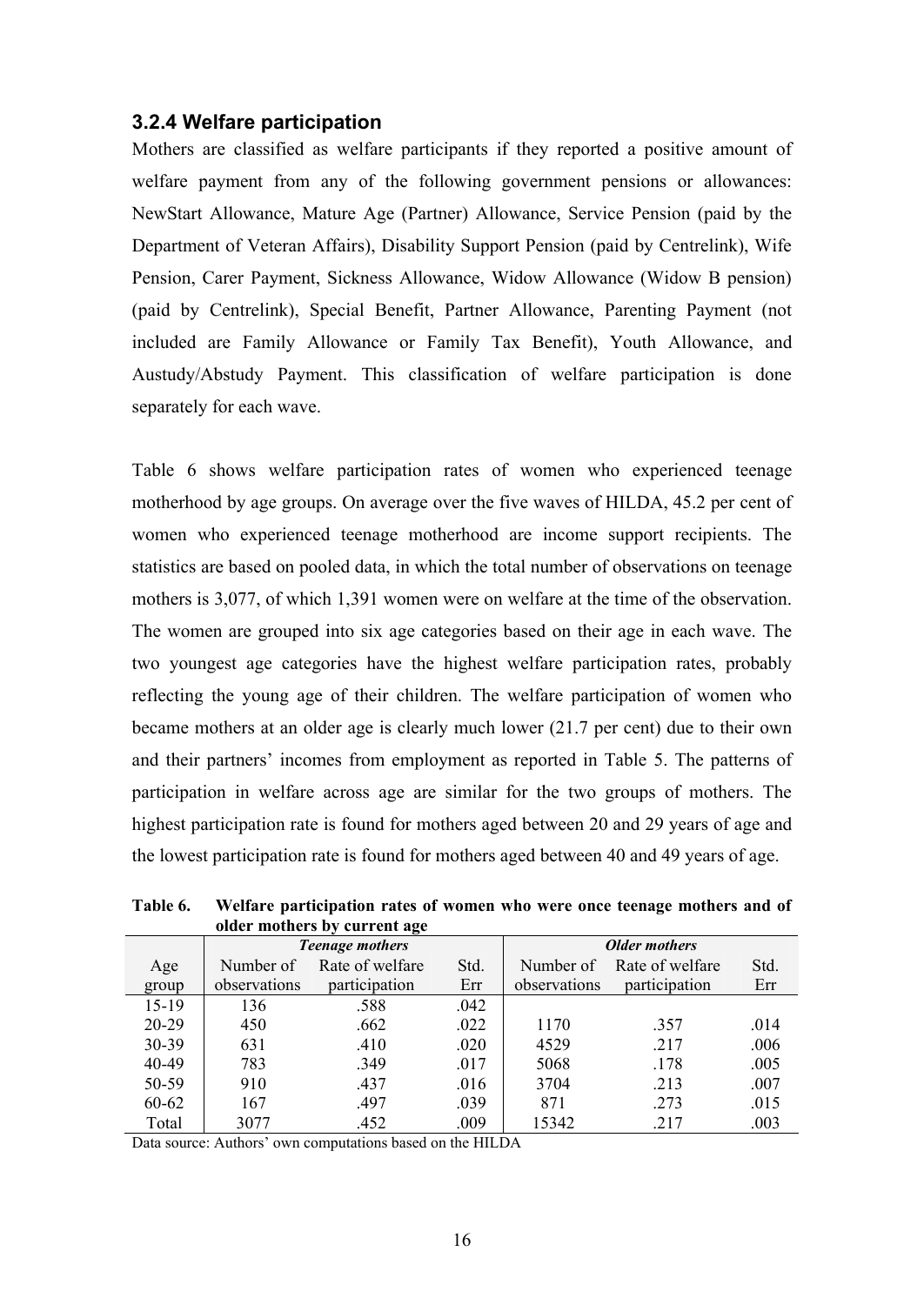# **4. Multivariate analysis**

0 otherwise

 $\mathsf{L}$ 

First, the dynamic random effects probit model used in the multivariate analysis is described in Section 4.1, followed by the estimation results based on this model using the HILDA data in Section 4.2.

# *4.1 Methodology: Dynamic random effects probit model*

A dynamic random effects probit model is applied to estimate state dependence, which is defined as the extent to which the participation in welfare in one year increases the probability of participating in welfare in the following year. The model, to be estimated here, accounts for the endogeneity of the initial conditions, while controlling for differences in observed and unobserved characteristics between individuals (observed and unobserved heterogeneity). To be specific, the approach suggested by Heckman (1981) is implemented to deal with the initial conditions problem in the dynamic random effects probit model. We also estimated the models using Wooldridge's (2005) approach, but since the results are quite similar only the results based on Heckman are presented.

In its most general form, the dynamic empirical model for welfare participation can be written as:

$$
y_{u}^{*} = g y_{u-1} + b' X_{u} + v_{u}
$$
  
\n
$$
y_{u} = \begin{cases} 1 \text{ if } y_{u}^{*} \ge 0 \\ 0 & \text{otherwise} \end{cases}
$$
 (1)

where 
$$
y_u^*
$$
 is the underlying latent variable for observed welfare participation  $(y_u)$ .  $X_u$  is  
a vector of observed variables which may affect welfare participation  $(y_u)$  but which  
are uncorrelated with the error term  $v_u$ . In the dynamic model, g (representing state  
dependence) is a parameter to be estimated, while static models restrict g to be equal to  
0. Repeated observations for a given group of individuals over time allow us to  
construct a model in which individuals may differ in their propensity to participate in  
welfare. Such individual (unobserved) heterogeneity is specified in estimation by  
decomposing the error term  $v_u$  into two separate terms: a constant component for each  
individual and a time-varying component. This is written as:

$$
v_{ii} = a_i + u_{ii} \tag{2}
$$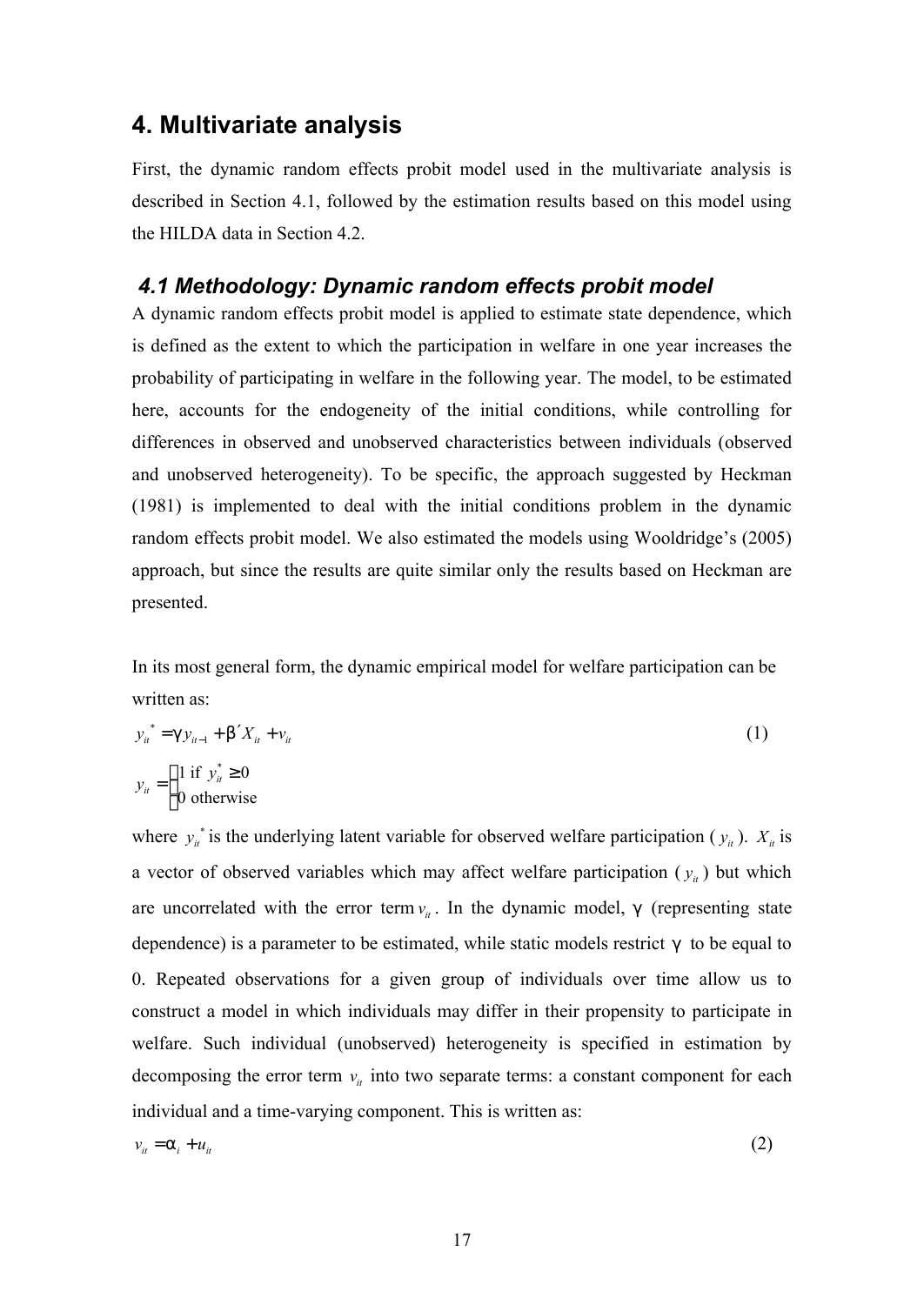where  $a_i$  is an individual-specific and time-invariant random component, assumed to be normally distributed, having zero mean and variance  $s_a^2$ , and  $u_u$  is a time- and individual-specific disturbance, assumed to be a serially independently distributed standard normal, which is uncorrelated with  $X_i$  and  $a_i$ .

Thus, we estimate a random effects dynamic probit model of welfare participation  $(y_i)$ , which is specified as:

$$
y_{ii}^* = g y_{ii-1} + b' X_{ii} + a_i + u_{ii}
$$
  
\n
$$
y_{ii} =\begin{cases} 1 \text{ if } y_{ii}^* \ge 0 \\ 0 \text{ otherwise} \end{cases}
$$
\n(3)

Since the total error term ( $v_{it} = a_i + u_{it}$ ) of the model is correlated over time due to the individual-specific time-invariant *a<sup>i</sup>* component, we have:

$$
r = Corr(v_{u,}v_{s}) = \frac{S_{a}^{2}}{S_{a}^{2} + S_{u}^{2}}
$$
  $t, s = 2,...,T \text{ and } t \neq s$  (4)

where *r* measures the proportion of the total variance contributed by the individual– level (or panel-level) variance component. Based on this statistic, a likelihood ratio test can be constructed to test the null hypothesis that  $r = 0$ , which tests for the presence of unobserved heterogeneity. If *r* is zero, the panel-level variance component is not important. That is, the panel estimator would not be different from the pooled estimator, in which no account is taken of individual-specific unobserved differences. In addition, although the random effects model assumes  $a_i$  to be uncorrelated with  $X_i$ , we also add  $\overline{x}_i$ , which is the average of the observations on the exogenous variables over the sample period, as regressors to the model in the actual estimation (Mundlak, 1978). This is aimed at controlling for the potential correlation between  $a_i$  and  $X_i$ .

We now turn to a potential source of bias arising from the initial conditions problem. The presence of state dependence in the form of a lagged dependent variable  $y_{ii-1}$ introduces what is called an initial conditions problem. This is caused by our lack of knowledge of the data-generating process governing the initial welfare participation outcome. If the individual initial conditions are correlated with the*a<sup>i</sup>* , the estimator will be inconsistent and tend to overestimate *g* (that is, overstate the extent of state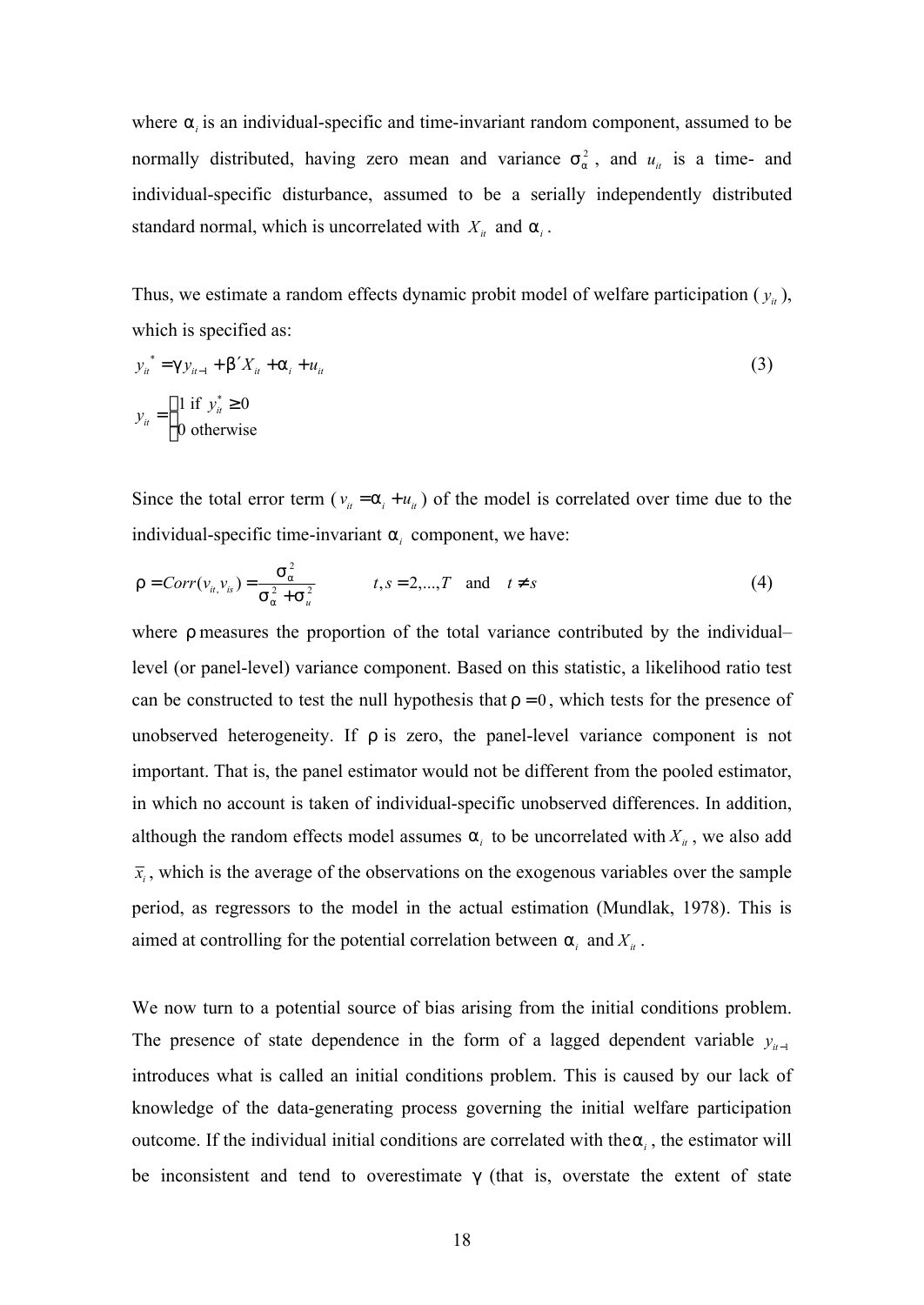dependence). Heckman (1981) therefore suggested that the initial welfare participation states are approximated by a reduced form equation:

$$
y_{i1}^* = p'z_{i1} + h_i \tag{5}
$$

where  $z_i$  contains information from the first wave; and  $h_i$  is the standard normal distribution and correlated with  $a_i$ , but uncorrelated with  $u_i$  for  $t \ge 2$ . Using an orthogonal projection, the latter can be written as  $h_i = qa_i + u_{i1}$ , (q >0) with  $a_i$  and  $u_{i}$  independent of one another. Consistent estimates can then be estimated by jointly estimating the approximate reduced form probability of welfare participation for the initial state of the sample (5) and the latent dynamic welfare participation (3), using maximum likelihood. In the next section, only the results for (3) are presented since (5) is just an auxiliary equation. The only parameter of interest arising from (5) is*q* , its significance indicating whether there is endogeneity of the initial conditions. Therefore, *q* is included in the discussion of the results in the next section.

The estimation results are presented in the next section. In order to compare the behaviour of mothers who experienced teenage motherhood with those of older mothers, all women who are less than 20 years old (that is, those who are currently still teenage mothers) are excluded from the multivariate analyses. This is to ensure that similarly aged women are compared.

### *4.2 Results from the dynamic random effects probit estimation*

Estimation results from the pooled dynamic probit and dynamic random effects probit allowing for the endogeneity of the initial conditions are reported in this section. In addition, for ease of interpretation, the average partial effects (APE) for the variables of interest from these models are presented. The average partial effects are computed by averaging individual marginal effects over the sample. The individual marginal effect of a variable is the predicted change in probability arising from a one unit increase in the relevant explanatory variable, while all other variables are kept at their observed value. For dummy variables, the marginal effect is calculated by first predicting the probability at the observed values of each of the variables while the relevant dummy variable is set to zero and then predicting the probability while the dummy variable is changed to one. The latter probability is subtracted from the first probability to obtain the individual marginal effect of this dummy variable.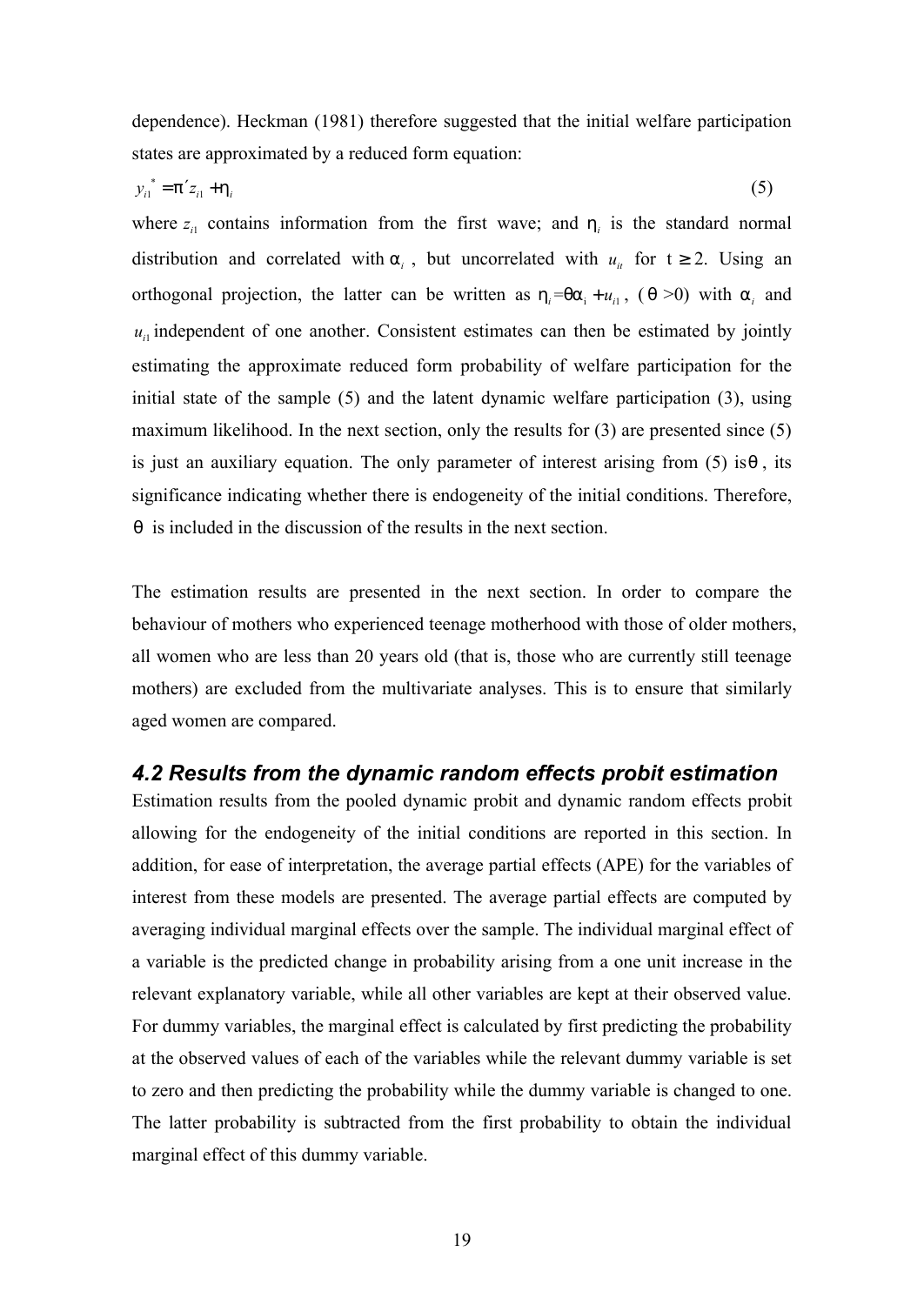Table 7 provides the definitions for each of the control variables used in the modelling. Before discussing the results, it is important to note that the random effects models and the pooled probit model, which ignores the cross-correlation between the composite error terms in different time periods for the same individual, use different normalisations. The random effects models use a normalisation based on the random error  $u_{ii}$ ; that is, in those models unobservable individual effects are taken out of the error term. In the pooled probit, the unobservable individual effects are still part of the error term on which the normalisation is based. This is equivalent to the total error term  $v_i$  where no account is taken of the fact that individuals are observed more than once: observations on an individual at different points in time are treated as if they are observations on different individuals. As a result, to make the random effects estimates comparable to the pooled probit estimates, they need to be rescaled by multiplying the parameters by an estimate of  $s_u/s_v = \sqrt{1-r}$ , where  $r = \frac{s_a^2}{s_u^2}$  $^{2}_{a}$  + S  $^{2}_{u}$ *a a*  $r = \frac{S}{\sqrt{2}}$  $S_a^2 + S$ = + . 9 For consistency, the average partial effects are also computed using the scaled coefficients.

| Variable        | <b>Definition</b>                                                                      |
|-----------------|----------------------------------------------------------------------------------------|
| Lwfp            | $=$ 1 if participated in welfare in wave T-1: Lagged welfare participation             |
| age             | Age in each wave                                                                       |
| $\text{age}^2$  | Age squared                                                                            |
| divsep          | $=1$ if divorced/separated                                                             |
| wid             | $=1$ if widowed                                                                        |
| nvrmar          | $=1$ if never married                                                                  |
| tcr04           | Number of own resident children aged 0-4                                               |
| $\text{tcr}514$ | Number of own resident children aged 5-14                                              |
| tcr1524         | Number of own resident children aged 15-24                                             |
| unideg          | $=$ 1 if the highest education level is a university degree                            |
| pstsch          | $=$ 1 if the highest education level is a post-school diploma/ certificate             |
| yr12            | $=$ 1 if the highest education level is Year 12                                        |
| aborig          | $=1$ if of indigenous origin                                                           |
| good            | $=1$ if self-reported health is good                                                   |
| fair            | $=1$ if self-reported health is fair                                                   |
| poor            | $=1$ if self-reported health is poor                                                   |
| pertemp         | Since full-time education, proportion of years in paid work                            |
| pertuemp        | Since full-time education, proportion of years of unemployment and<br>looking for work |
| mrbfmum         | $=1$ if married prior to the first birth                                               |

 9 See Arulampalam (1999) for a detailed discussion.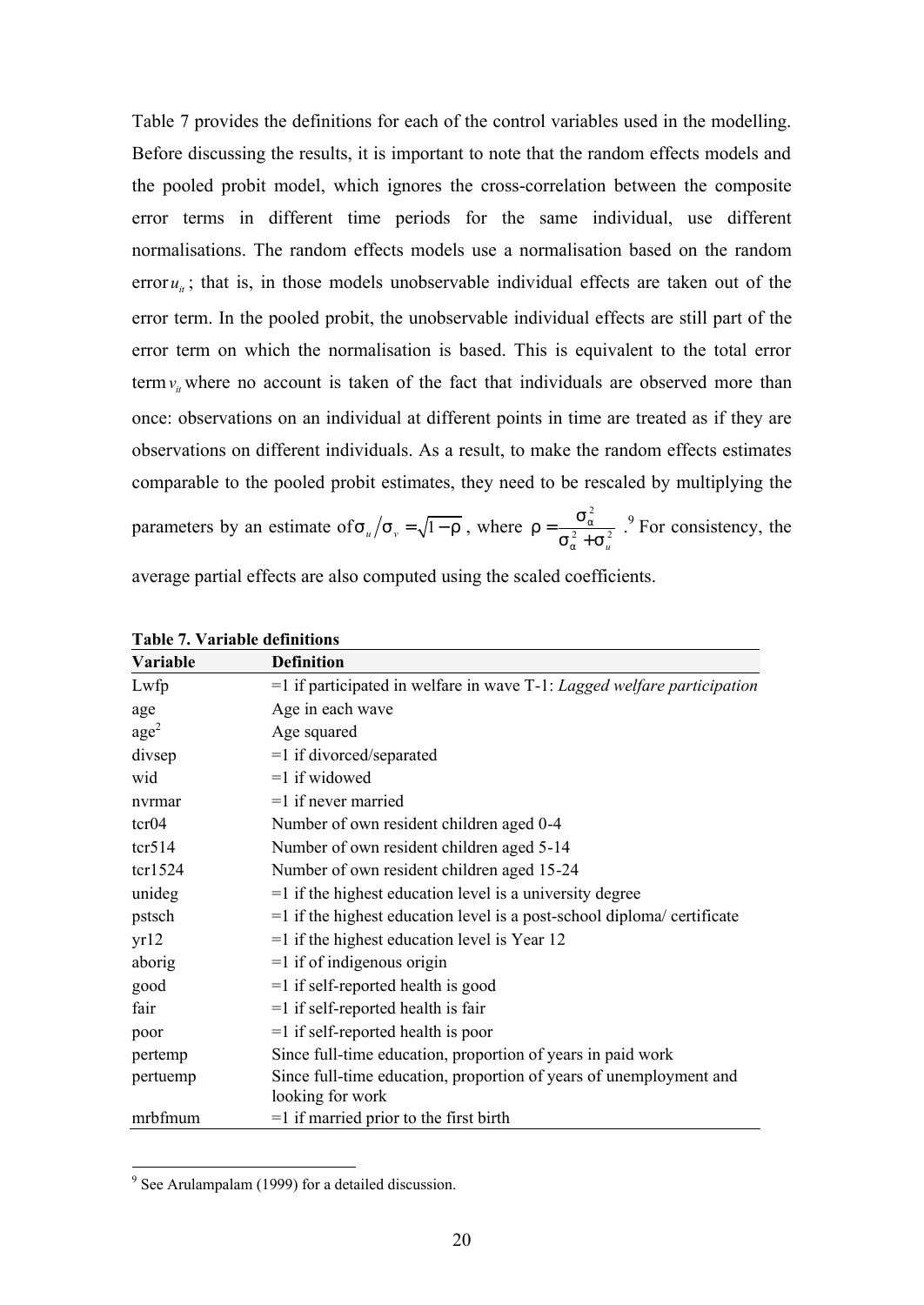| Table 7. Continueu           |                                                                                  |
|------------------------------|----------------------------------------------------------------------------------|
| <b>Variable</b>              | <b>Definition</b>                                                                |
| bnengc                       | $=$ 1 if born in non-English speaking country                                    |
| waved <sub>2</sub>           | $=1$ for Wave 2                                                                  |
| waved3                       | $=1$ for Wave 3                                                                  |
| waved4                       | $=1$ for Wave 4                                                                  |
| $\mathbf{w}$ fp $\mathbf{0}$ | $=$ 1 if participated in welfare in wave 1: <i>Initial welfare participation</i> |

**Table 7. Continued**

The importance of allowing for the individual random effect is shown by the strong rejection by the likelihood ratio test of the null hypothesis that  $r = 0$  (the absence of individual heterogeneity) in the Heckman specifications in Table 8. Allowing for the endogeneity of the initial conditions in the random effects model, the estimator of *q* in columns 2 and 4 is significant. These results thus validate our choice for the dynamic random effects model which allows for the endogeneity of the initial conditions.

The effect of lagged welfare participation is smaller when the endogeneity of the initial conditions is allowed for together with including random effects estimators compared to the pooled estimator. The estimated effects of the other independent (*X*) variables are, in general, greater (in absolute value) when using the random effects estimators than the pooled probit estimator. In all columns of Table 8, the coefficients of lagged welfare participation are statistically significant and positive. The APEs in Table 9 suggest that being a welfare recipient in the previous wave increases the probability of welfare participation in the current wave by approximately 22 percentage points for the group of teenage mothers and 13 percentage points for the group of older mothers.

The probability of welfare participation is significantly and negatively associated with the time spent in paid work since full-time education for both groups of mothers. For the group of teenage mothers, the probability of welfare participation decreases by approximately 0.61 percentage points for a one percentage point increase of the proportion of years in paid work.

Being 'divorced/separated' or 'never married' significantly increase the probability of welfare participation for both groups of mothers. Relative to teenage mothers who are currently partnered (married/de facto), teenage mothers who have never been married (or who are divorced/separated) are expected to have a probability of welfare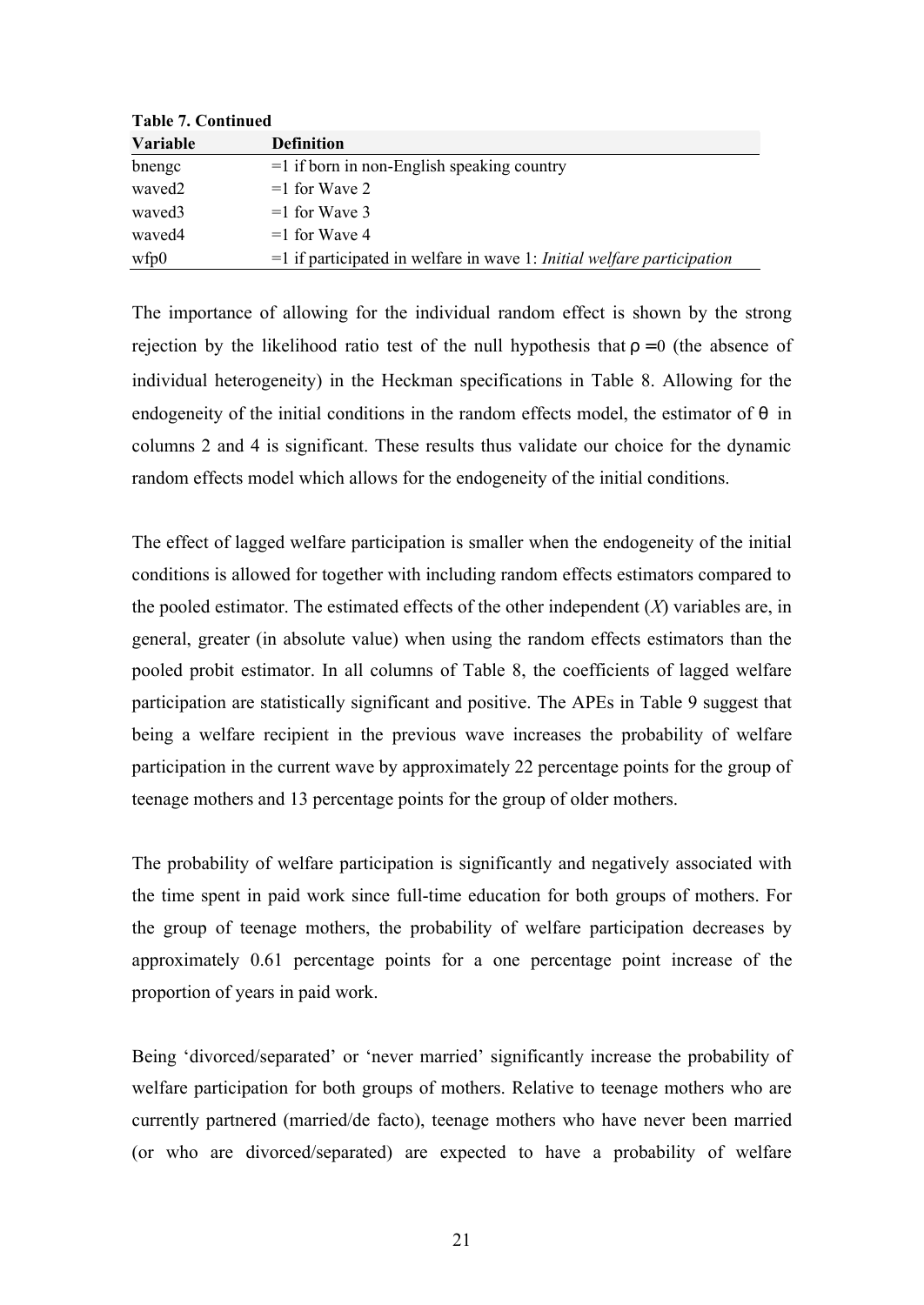participation which is 25 percentage points higher (see column 2 of Table 9). The effects are much larger for older women. Older mothers who have never been married (or who are divorced/separated) are expected to have a probability of welfare participation which is 38 percentage points higher (see column 4 of Table 9). This difference in the effect of marital status is possibly due to the "higher" quality of the older mothers' partners if they are married or living in a de facto relationship.

|                    | <b>Teenage mothers</b> |              | <b>Older mothers</b> |              |  |
|--------------------|------------------------|--------------|----------------------|--------------|--|
|                    | (1)                    | (2)          | (3)                  | (4)          |  |
| Variable           | pooled                 | Heckman      | pooled               | Heckman      |  |
|                    | coef.                  | scaled coef. | coef.                | scaled coef. |  |
| Lwfp               | $1.407***$             | $0.722***$   | 1.492***             | $0.563***$   |  |
| age                | $-0.086$               | $-0.242*$    | $-0.131**$           | $-0.129*$    |  |
| $\text{age}^2$     | 0.023                  | 0.055        | 0.022                | $0.058**$    |  |
| divsep             | $0.828***$             | $0.637***$   | $1.779***$           | $1.343***$   |  |
| wid                | $0.875*$               | $0.716*$     | $1.005***$           | $0.705***$   |  |
| nvrmar             | $0.835***$             | $0.908***$   | $1.815***$           | 1.386***     |  |
| tcr04              | $-0.011$               | 0.012        | $0.118***$           | $0.153***$   |  |
| $\text{tcr}514$    | $0.107***$             | $0.090*$     | $0.085***$           | $0.126***$   |  |
| tcr1524            | $-0.107*$              | $-0.09$      | $-0.114***$          | $-0.080**$   |  |
| unideg             | $-0.416$ **            | $-0.390*$    | $-0.312***$          | $-0.390***$  |  |
| pstsch             | $-0.007$               | $-0.019$     | 0.001                | $-0.045$     |  |
| yr12               | 0.135                  | 0.139        | $-0.072$             | $-0.126**$   |  |
| aborig             | $0.277*$               | $0.360*$     | 0.115                | 0.25         |  |
| good               | $-0.079$               | $-0.104$     | 0.031                | $-0.013$     |  |
| fair               | $0.358***$             | $0.361**$    | 0.152                | 0.064        |  |
| poor               | 0.194                  | 0.19         | 0.171                | 0.092        |  |
| pertemp            | $-3.883**$             | $-3.228**$   | $-3.438***$          | $-2.334***$  |  |
| pertuemp           | 0.136                  | 0.241        | $0.558**$            | $0.752**$    |  |
| mrbfmum            | $-0.113$               | $-0.227**$   | $-0.088$             | $-0.266***$  |  |
| bnengc             | $-0.118$               | $-0.103$     | 0.096                | 0.134        |  |
| waved <sub>2</sub> | $-0.252$               | $-0.581$     | $-0.266*$            | $-0.164$     |  |
| waved3             | $-0.111$               | $-0.36$      | $-0.197*$            | $-0.143$     |  |
| waved4             | $-0.02$                | $-0.125$     | $-0.098$             | $-0.078$     |  |
| wfp0               | $0.564***$             |              | $0.659***$           |              |  |
| constant           | $-1.142$ <sup>*</sup>  | 0.409        | $-1.117**$           | 0.415        |  |
| Rho(r)             |                        | $0.469***$   |                      | $0.590***$   |  |
| theta $(q)$        |                        | 1.254***     |                      | 1.087***     |  |

**Table 8. Coefficients for pooled and dynamic random effect probit** 

Data source: Parameters are estimated using the HILDA

Notes: 1. additional covariates are the averages per individual over the sample period of the observations on some of the exogenous variables and missing dummies. Averages are included for age, marital status, health status and the proportion of years in paid work since leaving full-time education.

2. \*\*\* significant at 1%; \*\* significant at 5%; \* significant at 10%.

3. Likelihood-ratio test of rho=0:

*Teenage mothers*: Heckman (2):  $\text{chi}(1) = 167.18$  Prob >  $\text{chi}(2) = 0.0000$ *Older mothers*: Heckman (4):  $\text{chi}(1) = 762.02$  Prob > chi2 = 0.0000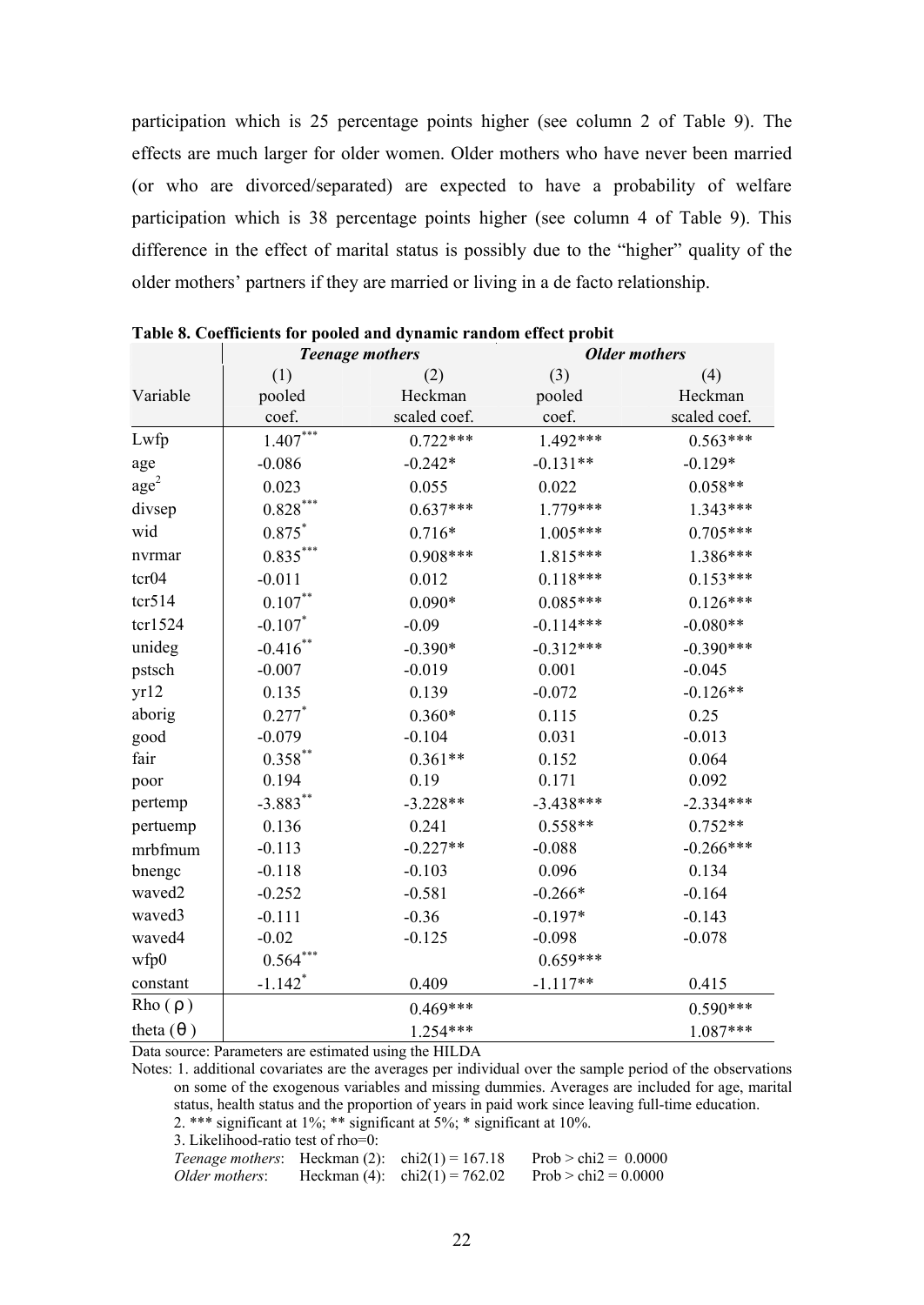|                 |                        | <b>Teenage mothers</b> | <b>Older mothers</b> |                      |  |
|-----------------|------------------------|------------------------|----------------------|----------------------|--|
|                 | (1)                    | (2)                    | (3)                  | (4)                  |  |
| Variable        | pooled                 | Heckman                | pooled               | Heckman              |  |
| Lwfp            | 42.46***               | $21.89***$             | $37.69***$           | $12.81***$           |  |
| age             | $-1.11$                | $-4.54$ <sup>*</sup>   | $-5.06$ **           | $-3.4$ <sup>*</sup>  |  |
| divsep          | $17.67^{\ast\ast\ast}$ | $17.39***$             | $39.76***$           | $34.93***$           |  |
| wid             | $17.95*$               | $19.14*$               | $19.04***$           | $16.63***$           |  |
| nvrmar          | $18.03***$             | $25.45***$             | $42.66***$           | $38.09***$           |  |
| $\text{tcr}04$  | $-0.15$                | 0.22                   | $4.58***$            | $4.02***$            |  |
| $\text{tcr}514$ | $1.37***$              | $1.69*$                | $3.29***$            | $3.32***$            |  |
| ter1524         | $-1.38*$               | $-1.7$                 | $-4.39***$           | $-2.1$ <sup>**</sup> |  |
| unideg          | $-8.1***$              | $-9.88*$               | $-4.21***$           | $-6.95***$           |  |
| pstsch          | $-0.13$                | $-0.49$                | 0.01                 | $-0.86$              |  |
| yr12            | 2.64                   | 3.65                   | $-0.99$              | $-2.34$ **           |  |
| aborig          | $5.53*$                | $9.69*$                | 1.65                 | 5.21                 |  |
| good            | $-1.55$                | $-2.72$                | 0.43                 | $-0.24$              |  |
| fair            | $7.24***$              | $9.83***$              | 2.2                  | 1.25                 |  |
| poor            | 3.85                   | 5.04                   | 2.51                 | 1.82                 |  |
| pertemp         | $-0.50$ <sup>**</sup>  | $-0.61$ **             | $-1.33***$           | $-0.61***$           |  |
| pertuemp        | 0.02                   | 0.05                   | $0.22***$            | $0.20***$            |  |
| mrbfmum         | $-2.23$                | $-6.02$ **             | $-1.26$              | $-5.51***$           |  |
| bnengc          | $-2.29$                | $-2.66$                | 1.37                 | 2.64                 |  |

**Table 9. Average Partial Effects from pooled and dynamic random effect probit (based on estimated parameters in Table 8)**

Note: \*\*\* significant at 1%; \*\* significant at 5%; \* significant at 10%.

 $\overline{a}$ 

For teenage mothers, having fair general health increases the probability of welfare participation by 10 percentage points relative to having excellent or very good general health. None of the health variables are significant for the older mothers.<sup>10</sup> Ageing lowers the probability of welfare participation for both groups of mothers, but it is not very significant for teenage mothers after controlling for other characteristics.

The effects of the number of children and the level of highest education on teenage mothers' welfare participation are less significant than the effects of these characteristics for older mothers. However, the size of the effect on welfare participation of having a university degree compared to having less than Year 12 is larger for teenage mothers than for older mothers. The expected decrease in welfare participation is nearly 10 percentage points for teenage mothers, and nearly 7 percentage points for older mothers.

 $10$  This is not to say that health is not important, since we have included averages over health status in the model as well, which are statistically significant. However, changes in health from year to year appear to have little effect on welfare participation.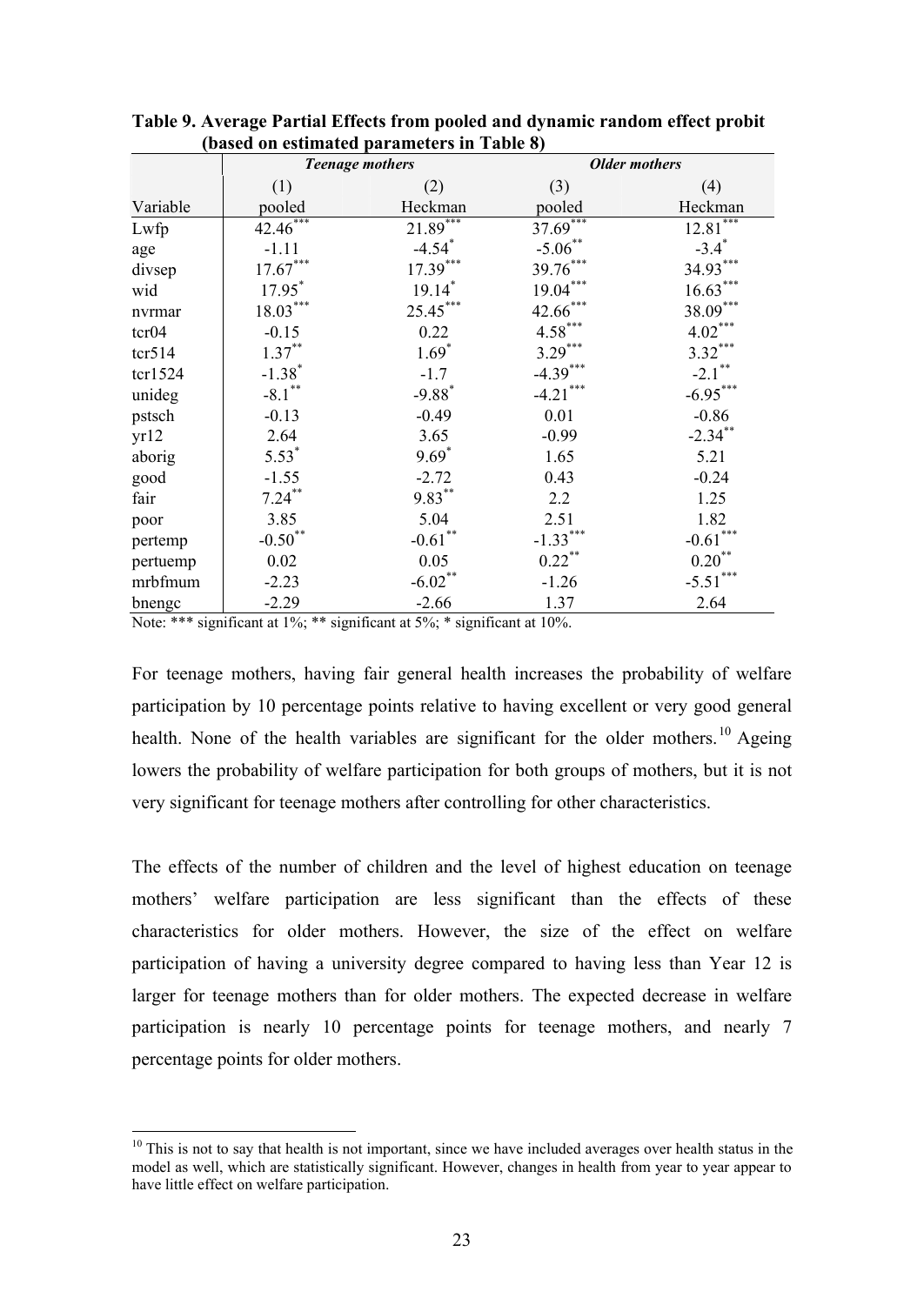As an informal check of the importance of the low education attainment of teenage mothers, both models were re-estimated for the group of older mothers who left school before or at age 16. The coefficients are mostly in between those for teenage mothers and older mothers but remain very close to those of older mothers.<sup>11</sup> For example, being a welfare recipient in the previous wave increases the probability of welfare participation in the current wave by just over 14 percentage points for this group of lower educated older mothers. <sup>12</sup> Education appears to be only a small part of the explanation.

# **5. Conclusions**

This paper shows clear correlations between a range of characteristics and teenage motherhood. There are a number of individual and household characteristics that are associated with teenage motherhood. Overall the descriptive analysis indicates that teenage mothers are relatively disadvantaged when compared to the group of older mothers. Teenage mothers were more likely to have lived in a single-parent household in their childhood and to be of indigenous background. They were less likely to have had an employed father and/or mother when they were aged 14. Their current circumstances also look less favourable than those of older mothers. Teenage mothers are less likely to be partnered (and were less likely to be married at the time the first child was born), and they have on average more children. Finally, on a range of health measures (physical and mental), teenage mothers are considerably worse off than the older mothers.

Teenage mothers also have lower levels of education and tend to leave school early. Although there is a strong correlation between low education levels and teenage motherhood, it seems unlikely that teenage motherhood causes low education outcomes, given the timing of school leaving which is usually before the teenagers actually fall pregnant. Therefore, it seems more likely that common unobserved factors cause both teenage parenthood and low education outcomes. Comparing education levels across birth cohorts of teenage mothers, it is shown that their education outcomes have hardly

 $\overline{a}$ 

 $11$  This is in contrast to the finding for Canada, that education is more important than teenage motherhood in explaining bad labour market outcomes (Luong, 2008). She found that mothers with similar education had a similar probability of being in full-year full-time employment.

 $12$  Full results are available from the authors.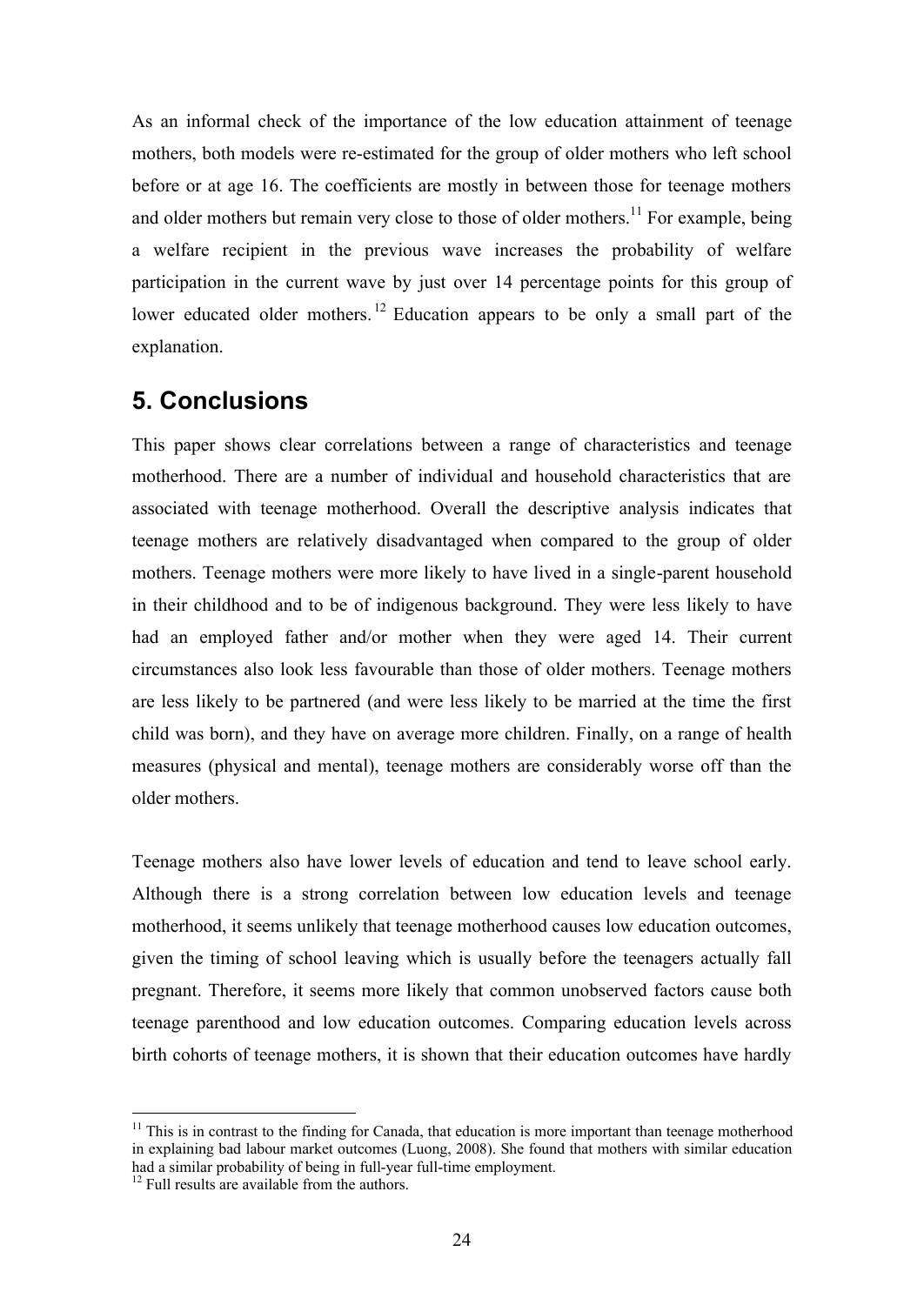improved over time, whereas comparing the same birth cohorts of older mothers a strong increase in educational attainment is observed.

In terms of labour market outcomes, teenage mothers are worse off as well. They are more likely to be unemployed or out of the labour force, as are the teenage mothers' partners for those who are partnered. However, if teenage mothers are working they are more likely to work longer hours. As a result of the low labour force participation, the teenage mother's own income and her partner's income are lower than for older mothers. It is therefore perhaps not surprising that teenage mothers' overall life satisfaction is somewhat lower than for older mothers.

The main question in this paper is how teenage motherhood affects welfare participation, and which teenage mothers are most likely to be on welfare at any given time. These results are then compared to the results for women who had their first child at an older age. From descriptive analyses, it is clear that teenage mothers are much more likely to participate in welfare than older mothers. They are particularly more likely to depend on Disability Support Pension. This may be related to the poor health outcomes evident from a comparison of a number of individual characteristics of teenage mothers to the characteristics of older mothers.

The multivariate analysis of welfare participation uses dynamic random effects probit modelling, in which the panel data features of the HILDA data are fully taken into account. These results are compared to a more simple pooled probit analysis, which does not take the panel feature of the data into account. We investigate whether the factors that determine welfare participation of women who experienced teenage motherhood differ from the factors that determine welfare participation of older mothers.

The dynamic random effects probit model indicates that accounting for unobserved individual-specific effects and for the endogeneity of the initial condition (that is, welfare participation in the first observed period) is important. In addition, there is a considerable degree of state dependence. That is, both models indicate that welfare participation in the previous period is extremely important in determining current welfare participation, and it is more important for teenage mothers than for older mothers.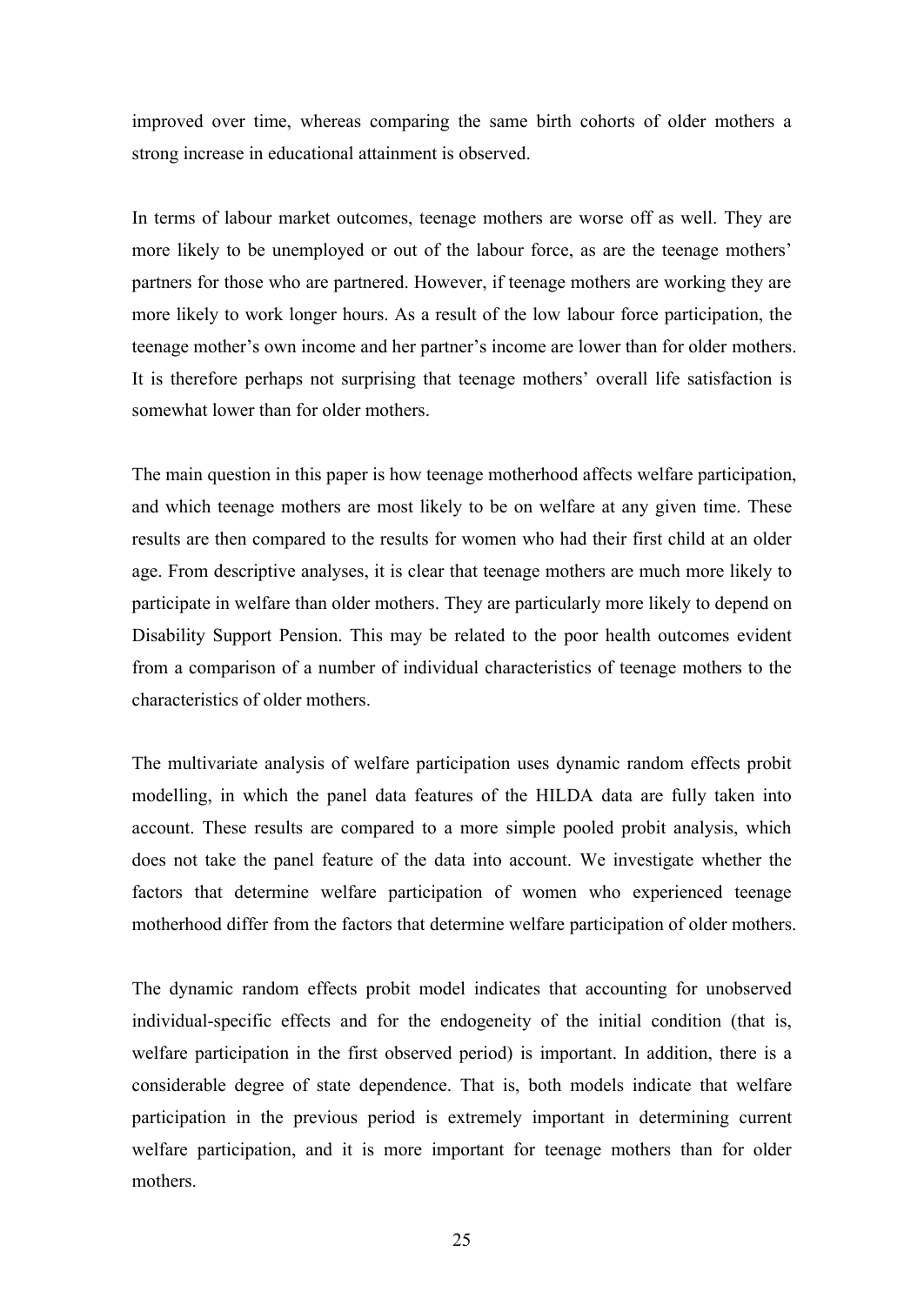Mothers who spent a larger proportion of time in paid work since leaving full-time education are less likely to participate in welfare. The effect for older mothers is higher than for teenage mothers. A change in health status is important for teenage mothers but not for older mothers. Compared to good or excellent health, having fair health increases the probability of welfare participation for teenage mothers. Education is important for both groups of mothers, but only a university degree decreases the probability of welfare participation significantly for teenage mothers. The probability of welfare participation decreases with age for both groups of women, although it is not quite significant for teenage mothers after controlling for other characteristics. Being divorced or separated or having never been married are important for both groups of women, with the effect being much larger for older mothers, possibly due to the higher "quality" of the partners of the older mothers.

# **References**

Arulampalam, W. (1999) "Practitioners' Corner: A Note on Estimated Coefficients in Random Effects Probit Models" *Oxford Bulletin of Economics and Statistics*, 61(4): 597-602.

Australian Bureau of Statistics (2007), *Births, Australia, 2006*, catalogue no. 3301.0, Canberra.

Bradbury, B. (2006) "The impact of young motherhood on education, employment and marriage", Social Policy Research Centre Discussion Paper No. 148.

Ermisch, J. and D. J. Pevalin (2003) "Does a 'teen-birth' have longer-term impacts on the mother? Evidence from the 1970 British Cohort Study", ISER Working Paper No. 2003-28.

Ermisch, J. and D. J. Pevalin (2005) "Early motherhood and later partnerships", *Journal of Population Economics*, 18: 469-489.

Fletcher, J. M. and B. L. Wolfe (2008) "Education and Labor Market Consequences of Teenage Childbearing: Evidence Using the Timing of Pregnancy Outcomes and Community Fixed Effects", National Bureau of Economic Research Working Paper No. 13847, Cambridge.

Goodman, A., G. Kaplan and I. Walker (2004) "Understanding the effects of early motherhood in Britain: the effects on mothers", IFS working paper W04/20.

Heckman, J. (1981) "The incidental parameters problem and the problem of initial conditions in estimating a discrete time discrete data stochastic process" in C.F. Manski and D.L. McFadden (eds.), *Structural Analysis of Discrete Data with Economic Applications*, Cambridge: MIT press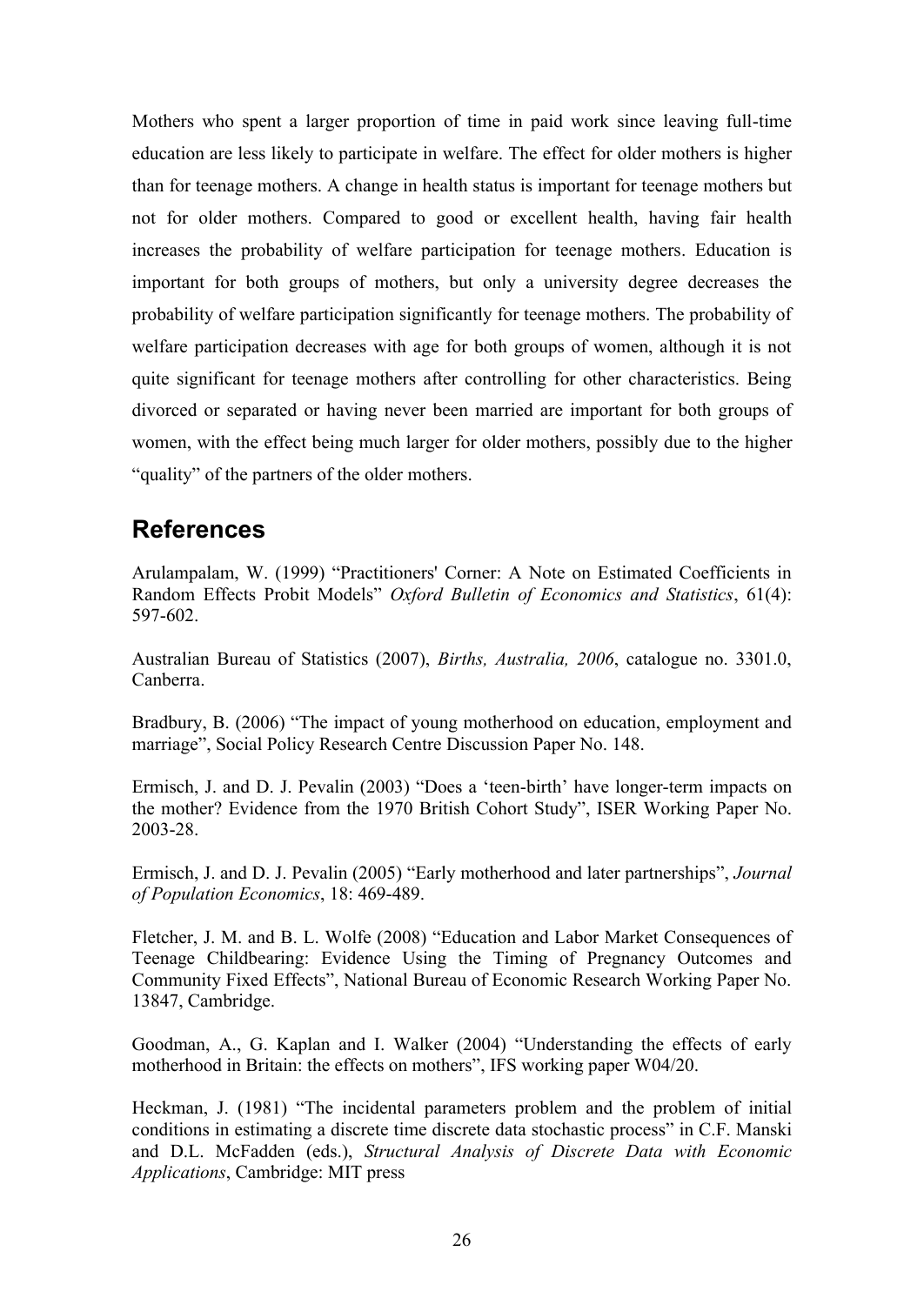Hoffman, S. D., E. M. Foster and F. F. Jr. Furstenberg (1993) "Reevaluating the Costs of Teenage Childbearing", *Demography*, 30(1): 1-13.

Hotz, V. J., S. McElroy and S. Sanders (2005) "Teenage childbearing and its life cycle consequences: exploiting a natural experiment", *Journal of Human Resources*, XL (3): 683-715.

Jeon, S. H., G. Kalb and H. Vu (2008) "Teenage mothers' income support, education and paid work: The dynamics of welfare participation", Final Report 7/07 for the Department of Education, Employment and Workplace Relations; after 11 July 2008, the report will be available on the Melbourne Institute website (http://melbourneinstitute.com/labour/social policy contract/social policy contract.html).

Liao, T. F. (2003) "Mental Health, Teenage Motherhood, and Age at First Birth among British Women in the 1990s", Institute for Social and Economic Research Working Papers, Number 2003-33, Colchester: University of Essex.

Luong, M. (2008) "Life after teenage motherhood", *Perspectives*, May 2008, Statistics Canada, Catalogue no. 75-001-X, 5-13.

Mirowsky, J. and C. E. Ross (2002) "Depression, Parenthood, and Age at First Birth", *Social Science & Medicine,* 54, 1281-1298.

Morehead, A. and G. Soriano (2005) "Teenage mothers: constructing family: what are the supports, pressures and additional labour that shape decisions teenage mothers make about family life?", *Family Matters*, 72: 64-71.

Mundlak, Y. (1978) "On the Pooling of Time Series and Cross Section Data" *Econometrica*, 46(1): 69-85.

Organisation for Economic Co-Operation and Development (2007) *Babies and Bosses - Reconciling Work and Family Life: A Synthesis of Findings for OECD Countries.*

Wooldridge, J. M. (2005) "Simple solutions to the initial conditions problem in dynamic, nonlinear panel data models with unobserved heterogeneity", *Journal of Applied Econometrics*, 20: 39–54.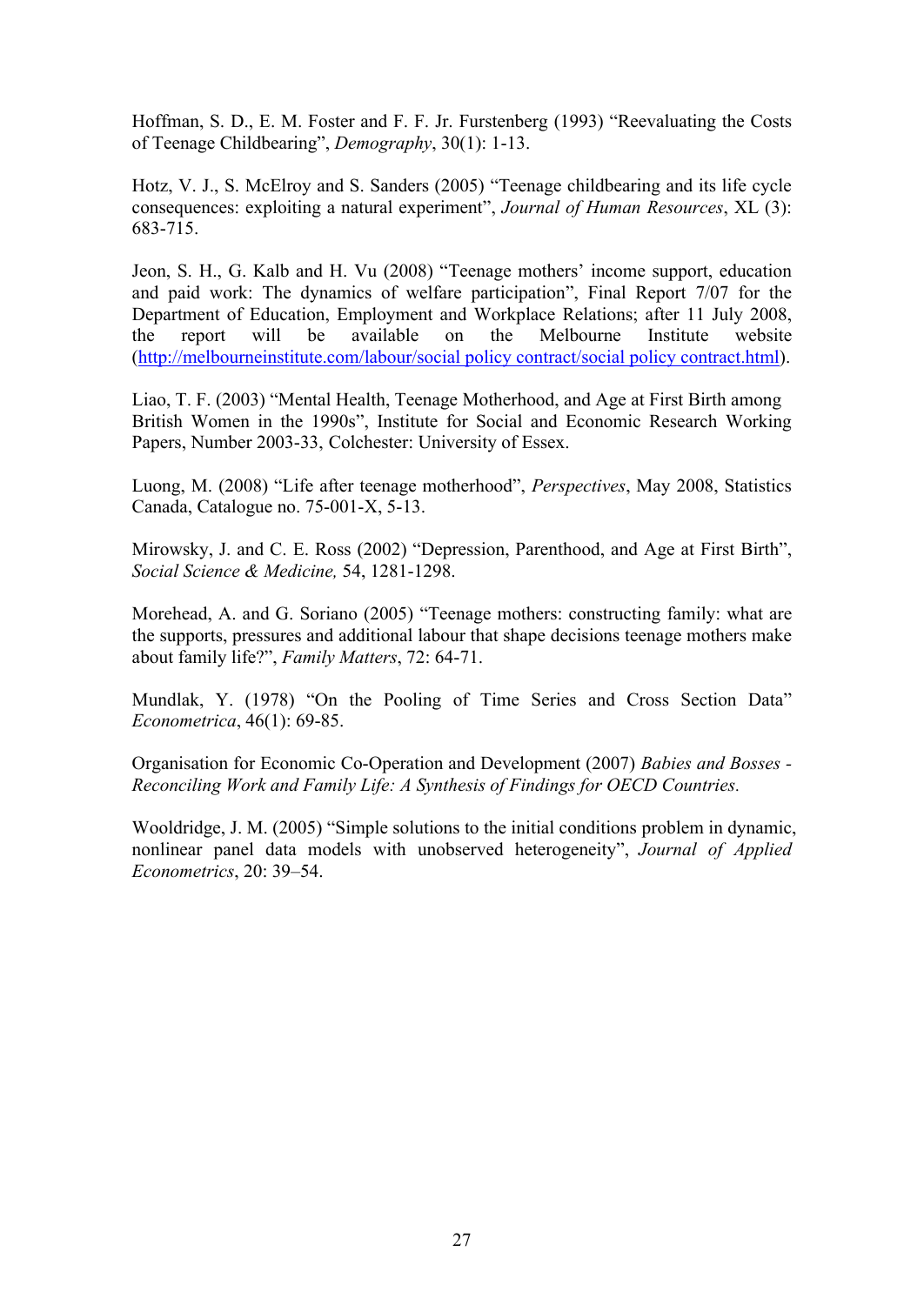| relevant current age group of all women |                                                                |  |  |  |  |
|-----------------------------------------|----------------------------------------------------------------|--|--|--|--|
| Current age                             | Proportion of teenage mothers in the relevant age group $(\%)$ |  |  |  |  |
| $\leq$ =19                              | 4.53                                                           |  |  |  |  |
| 20-29                                   | 8.46                                                           |  |  |  |  |
| 30-39                                   | 9.41                                                           |  |  |  |  |
| 40-49                                   | 11.48                                                          |  |  |  |  |
| 50-59                                   | 18.03                                                          |  |  |  |  |
| $60 \leq 50$                            | 14.78                                                          |  |  |  |  |
| Total                                   | 10.98                                                          |  |  |  |  |

# **Appendix Table 1. Proportion of women who experienced teenage childbearing in the relevant current age group of all women**

Data source: Authors' own calculations based on the HILDA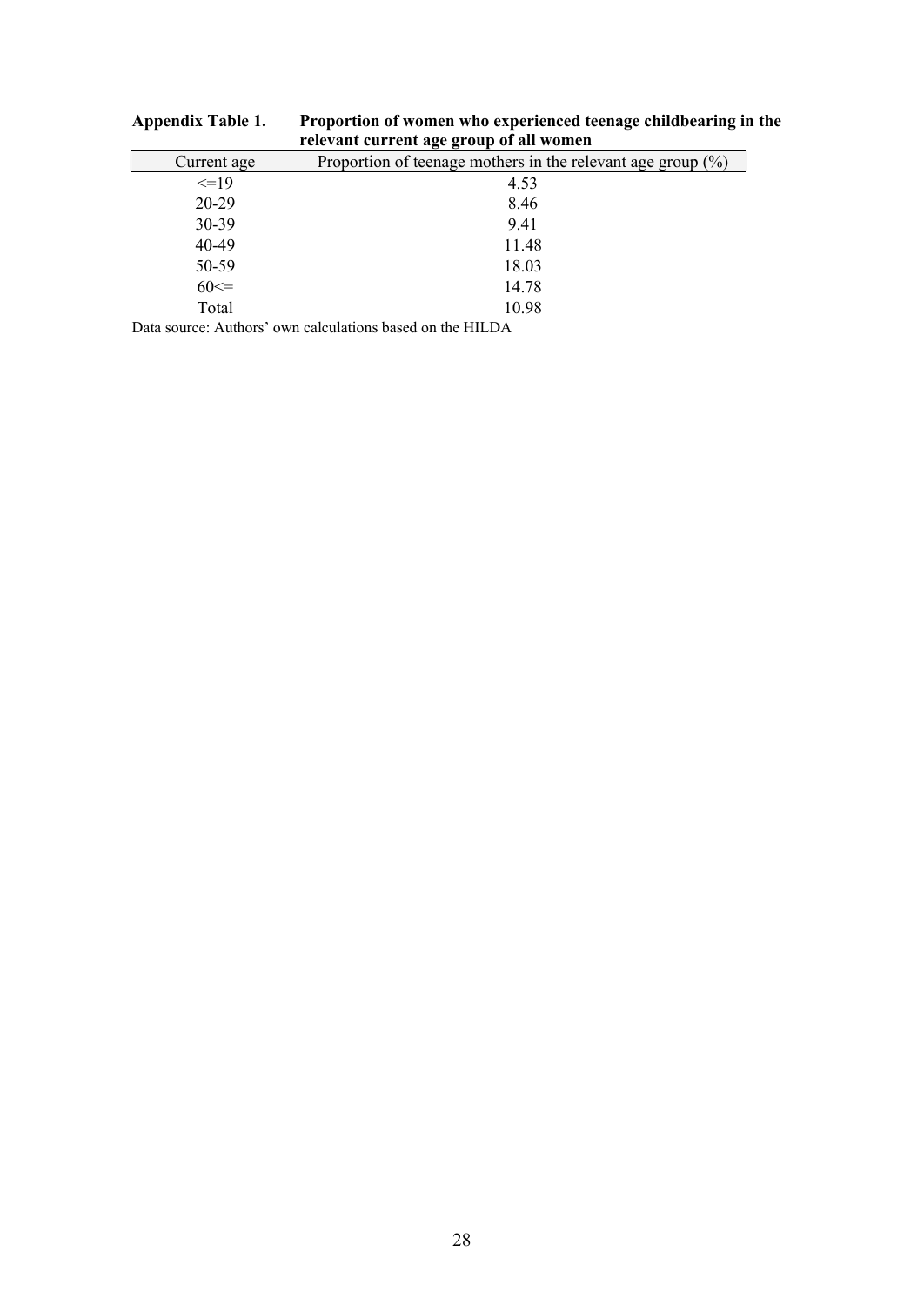| selected)                                                                                                                          |             |            |       |            |
|------------------------------------------------------------------------------------------------------------------------------------|-------------|------------|-------|------------|
|                                                                                                                                    | All         | <b>DSP</b> | All   | <b>DSP</b> |
| Sight problems not corrected by glasses or lenses                                                                                  | 5.98        | 8.33       | 5.31  | 6.27       |
| Hearing problem                                                                                                                    | 6.64        | 8.93       | 7.05  | 9.59       |
| Speech problem                                                                                                                     | 0.66        | 1.79       | 0.87  | 2.58       |
| Blackouts, fits or loss of consciousness                                                                                           | 4.32        | 8.33       | 2.55  | 9.59       |
| Difficulty learning or understanding things                                                                                        | 3.65        | 5.36       | 2.39  | 7.01       |
| Limited use of arms or fingers                                                                                                     | 13.79       | 26.79      | 9.76  | 27.68      |
| Difficulty gripping things                                                                                                         | 14.45       | 29.17      | 9.06  | 21.77      |
| Limited use of feet or legs                                                                                                        | 15.45       | 29.76      | 12.20 | 29.52      |
| A nervous or emotional condition which requires treatment                                                                          | 19.60       | 31.55      | 13.67 | 28.04      |
| Any conditions that restricts physical activity or work (e.g.<br>back problems, migraines)                                         | 38.04       | 50.60      | 34.65 | 47.23      |
| Any disfigurement or deformity                                                                                                     | 1.16        | 3.57       | 2.22  | 6.27       |
| Any mental illness which requires help or supervision                                                                              | 5.15        | 12.50      | 3.74  | 11.07      |
| Shortness of breath or difficulty breathing                                                                                        | 11.63       | 17.26      | 8.19  | 19.19      |
| Chronic or recurring pain                                                                                                          | 26.08       | 38.10      | 22.45 | 40.59      |
| Long-term effects as a results of a head injury, stroke or<br>other brain damage                                                   | 2.66        | 4.76       | 2.44  | 8.49       |
| A long-term condition or ailment which is still restrictive<br>even though it is being treated or medication being taken for<br>it | 26.91       | 41.07      | 22.83 | 44.65      |
| Any other long-term condition such as arthritis, asthma,<br>heart disease, Alzheimer's disease, dementia etc.                      | 40.53       | 45.83      | 38.34 | 47.23      |
| The number of observations in which a long-term health<br>condition is reported from wave 3 to wave 5                              |             | 168        | 1844  | 271        |
| Total number of observations from wave 3 to wave 5                                                                                 | 602<br>1741 | 189        | 8842  | 297        |
| Data source: Authors' own calculations based on the HILDA                                                                          |             |            |       |            |

#### **Appendix Table 2. The percentages of women and female DSP recipients who reported to have specific types of long-term health condition (in waves 3 to 5)**

*Teenage mothers Older mothers*

**Type of long-term condition (more than one can be** 

Note: These types of long-term conditions are not mutually exclusive.